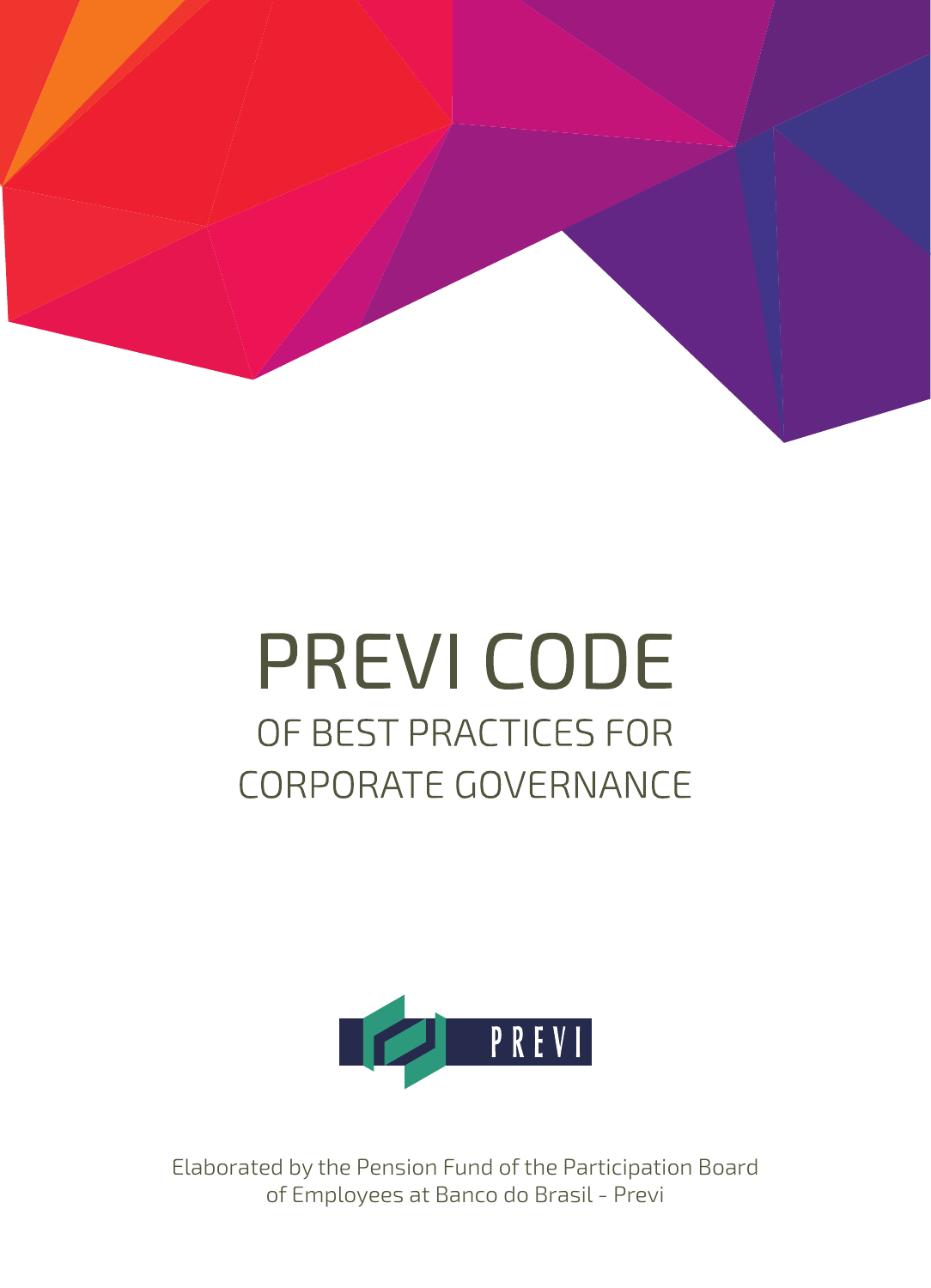### **PREFACE**

Previ is a largely relevant institutional investor in the Brazilian stock market. Aware of our responsibility, we published in 2004 our Corporate Governance Best Practices Code, in its 3rd edition today.

Throughout this period, we could identify a huge evolution in the market's maturity regarding the issues of corporate governance, sustainability and integrity.

This growth helped us create a governance rating, which will subsidize, along with other traditional factors, the decision-making processes of our investments in variable income.

Throughout the debates for the creation of the rating analysis bases, we have identified the need to carry out a new review of the Corporate Governance Best Practices Code of Previ, that will provide clarifications to the market on which expectations the Entity has regarding the companies in which it will allocate its resources.

The document revision process was based on a comparison with the original text, with the recommendations contained in the Brazilian Corporate Governance Code for Publicly-Held Companies, as well as consultations to the updates of standards and regulations. Besides, we have included or deepened our knowledge on topics that we consider relevant and that represent advances in the practices of governance defended by Previ.

The pillars on which the Code would be built were object of debates in the Previ's Forum of Corporate Governance, carried out by Previ on 05.09.2018, with the presence of a diverse audience, made up of representatives of all Previ's Boards, resource managers, investment banks, lawyers, market institutions and pension funds.

Based on the results of the debates, we have written a preliminary minute that, as well as the revision of the 2012 Code, has undergone a Hearing process, where we received opinions of institutions and people who have been played an important role in topics related to Corporate Governance.

The audience consulted during the Hearing was made up of representatives of several entities related to Previ (including market and academic institutions), besides the council members elected with the institutional support of the Entity in the governance bodies of the companies in which it participates.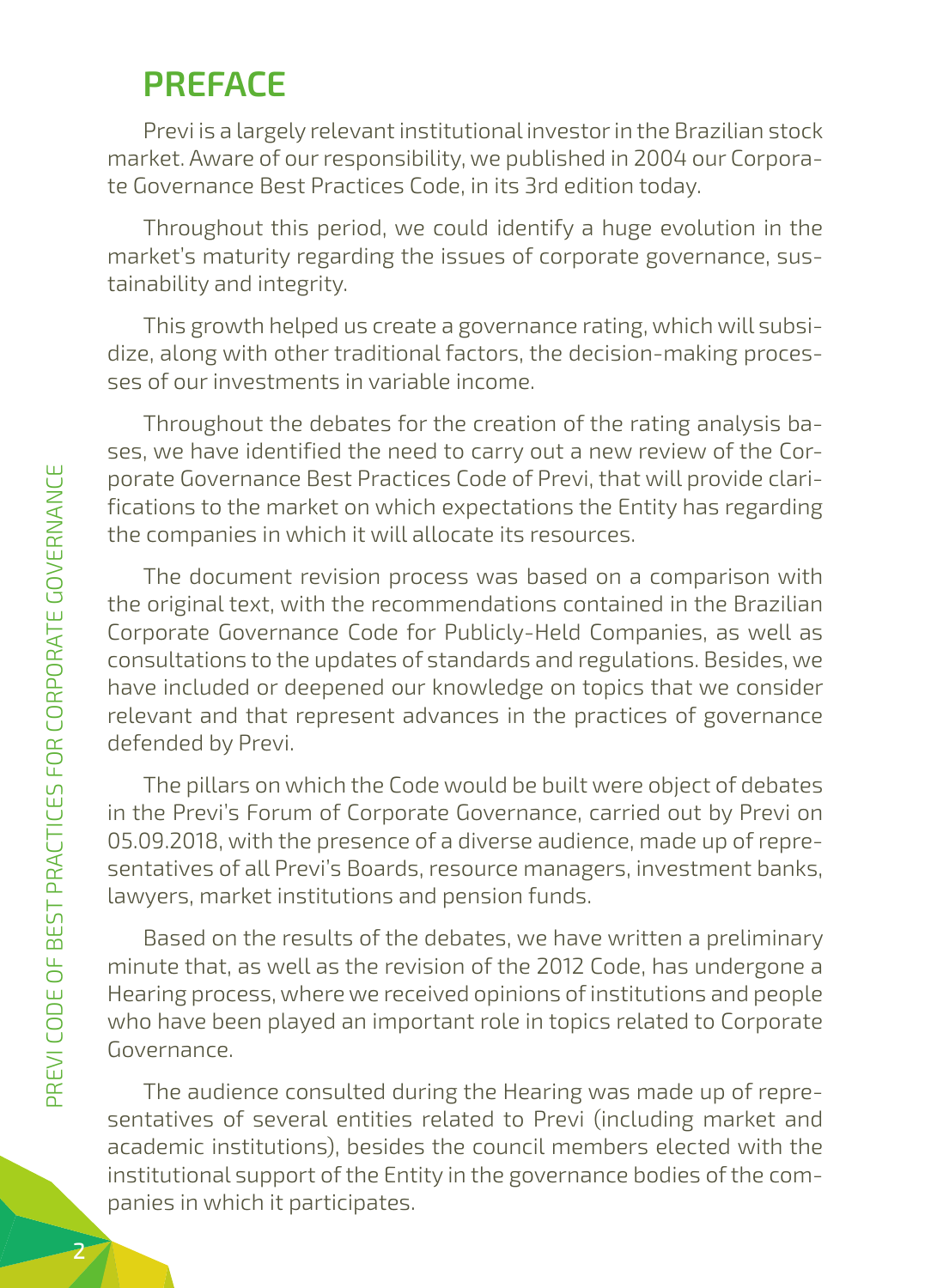We thank each one of these representatives, who have contributed to the creation of the Code, making its content even more relevant and rich.

We wish this new edition of the Previ Code of Best Practices in Corporate Governance can contribute even more to the debate and the use of these best practices by all members of the Brazilian stock market.

**Renato Proença Lopes** Director of Participations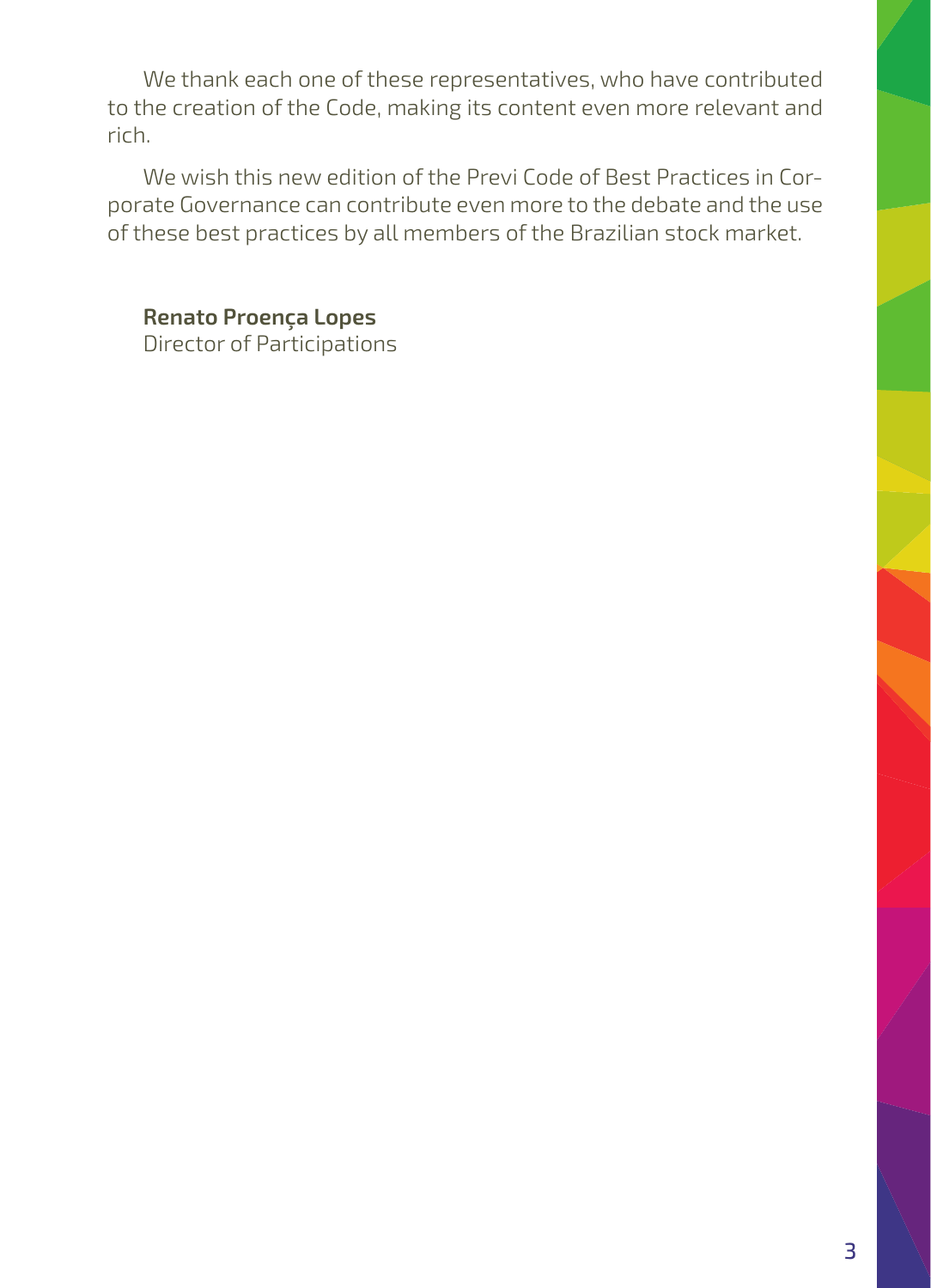### **INTRODUCTION**

Corporate Governance is constantly evolving, following the cyclic improvement of the capital market and the regulatory environment.

This second revision of the Previ Code of Best Practices in Corporate Governance and Sustainability aims at deepening the knowledge on topics that represent advances in the governance practices, in consonance with the constant recommendations in relevant legislation, in the Brazilian Code of Corporative Governance for Publicly-Held Companies<sup>1</sup> and in the Previ Guide of Best Practices of Corporate Governance for Council Members.

The Code will be used by Previ as a basis for its analysis on the maturity level of the practices used by the companies in which it invests, with the purpose of classifying them on a rating that will become one of the inputs for investment decisions.

The new version will be based on five great pillars: Transparency, Sustainability, Integrity, Shareholders' Rights and Governance Bodies.

Transparency is understood as the starting point for a good governance, because it is the guideline that must orient management process of the whole company. The quality and the comprehensiveness of the information disclosed are an indication of how the companies relate to the financial community and other stakeholders.

We continuously highlight the concept of Sustainability, which now gains an increment of the rules related to the Integrity and the consolidation of an ethical culture. These are two aspects that Previ deems indispensable for the solidity and continuity of the businesses in which it invests.

Currently, the struggle against corruption and the improvement of corporate governance practices are becoming more and more relevant as the society and the market appreciate companies which are committed to Integrity, through which they achieve competitive advantage and different criteria for obtaining investments, credits or funding.

All economic agents, according to their legitimate purposes, must

<sup>1</sup> Inter-Agent Work Group; coordination of the Brazilian Institute of Corporate Governance. São Paulo, SP: IBGC, 2016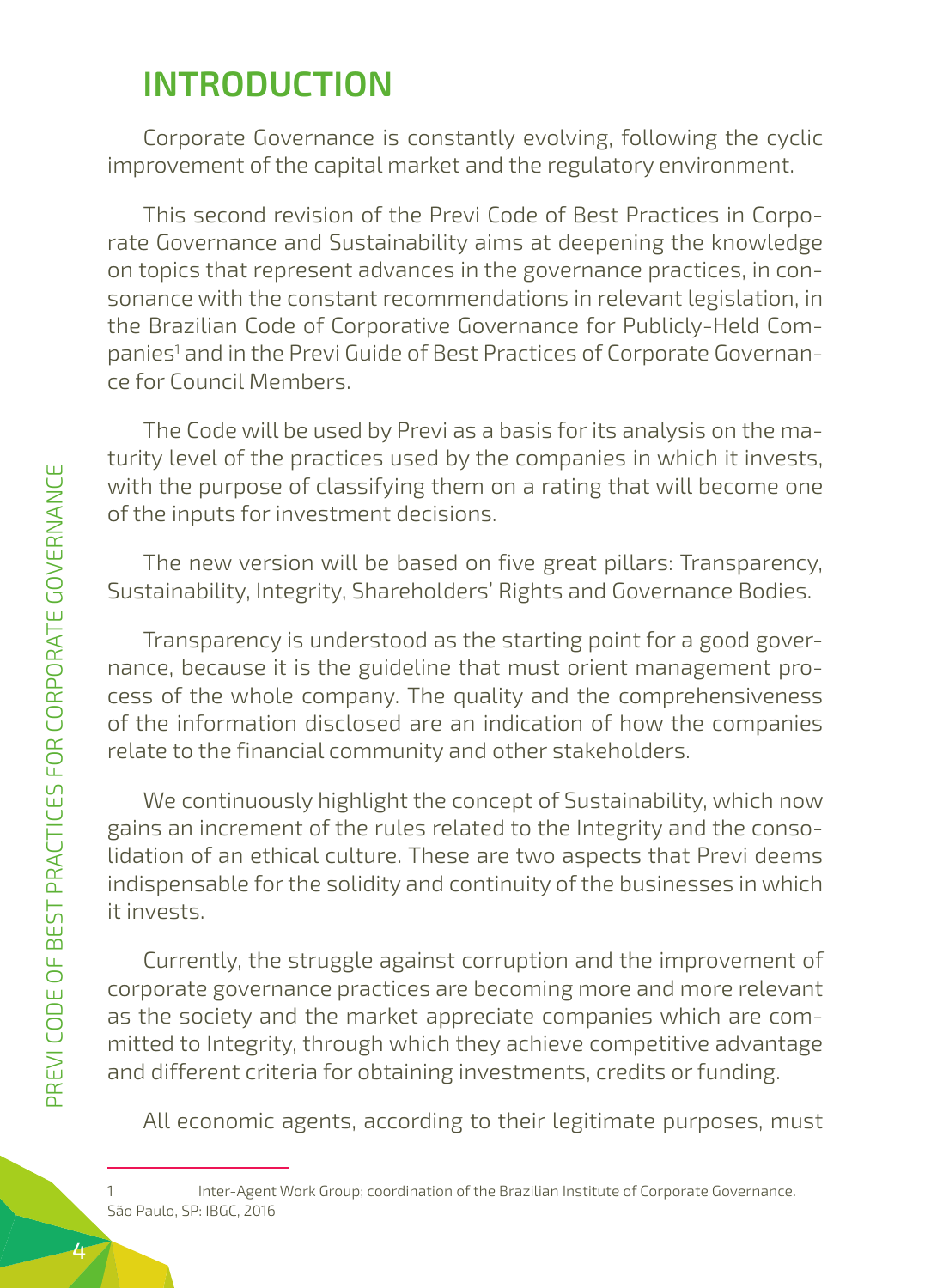seek better social outcomes and smaller environmental impacts in their activities. The way businesses are conducted must consider an innovative performance, combining the economic-financial feasibility of investments with the principles of social-environmental accountability, resulting in business longevity.

Regarding the Governance Bodies, Previ understands the importance of the Supervisory Board, even in companies with an Audit Committee. Not only because it is a supervisory authority, but also because of its power of contribution to the appropriate work of the company from the standpoint of risk management and supervision of the entire internal control system.

It is worth highlighting that these bodies are not confused or overlapped, because they have different and complementary functions in the company's corporate governance system, especially because the Audit Committee is subordinated to the Administration Council, while the Supervisory Board has total independence regarding the other governance bodies in the company.

In turn, the Administration Council is the central body of the corporate governance system. It must guard the principles, values, corporate object and, especially, the policies and strategies of the company, promoting the constant follow-up of their execution.

Previ hopes that this Code, updated after an intensive debate with the main market agents and administration and supervisory council members of Brazilian companies, contributes to the development of the capital market and for the continuous improvement of the corporate governance practices.

### **CHAPTER 1 – TRANSPARENCY**

The Corporate Governance bodies must pay special attention to the principle of Transparency, motivating the comprehensive, strong, clear and accurate disclosure of financial and non-financial information, to allow its stakeholders to follow and understand the company's principles, economic fundaments, the risks to which it is exposed and its performance.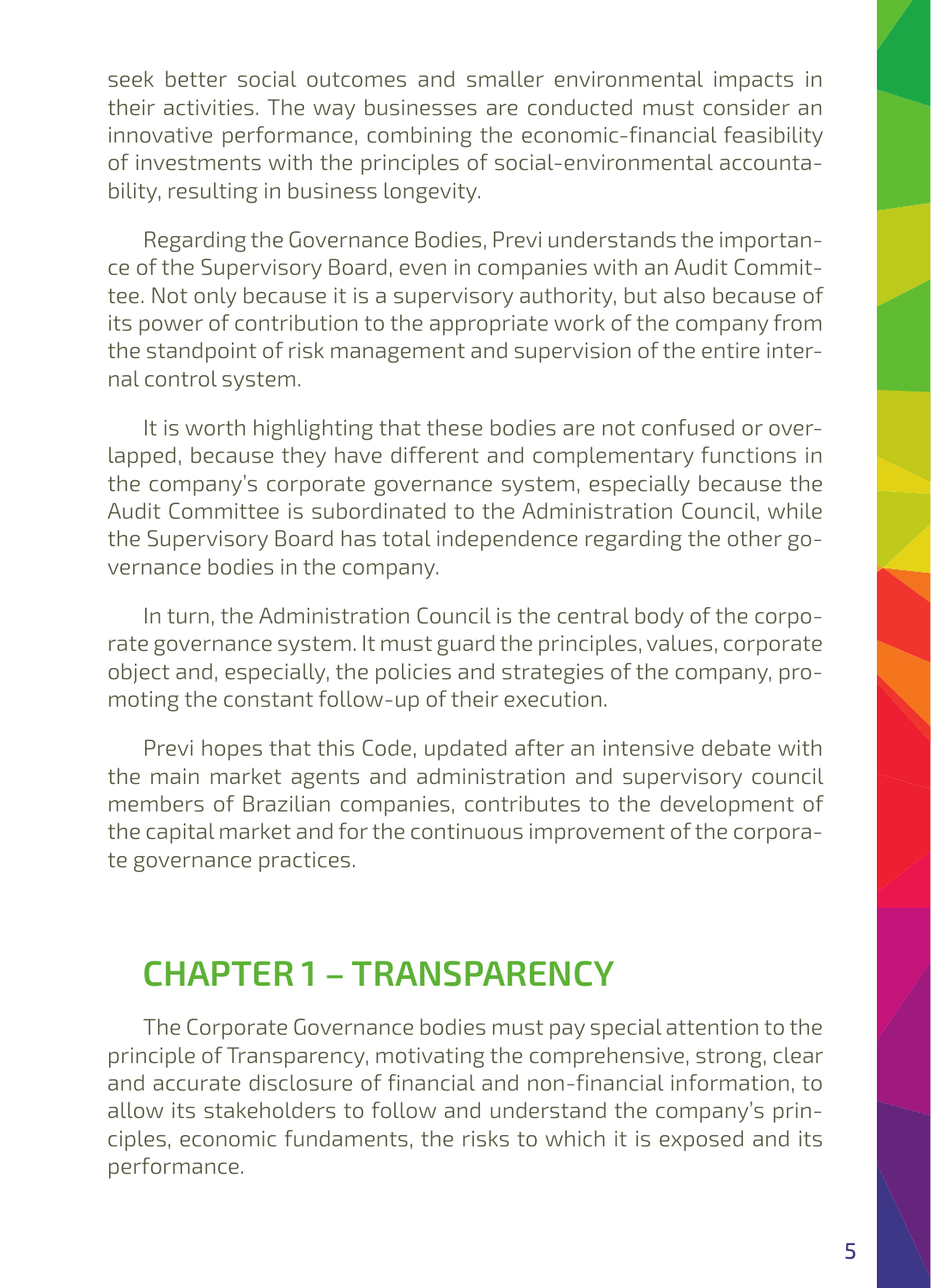Transparency must not be restricted to the economic-financial performance, it must also contemplate other factors that guide the work of managers, preserving and optimizing the company's value.

Thus, the company shall disclose, transparently for the whole market, regardless of having or not defined control, the following items:

• its Corporate Governance structure and its performance;

• its list of the controlled companies (companies that belong totally or partially to a main company or are controlled by a main company, for its financial assets to be completely accounted for in the consolidated balance of the group) and their participation in each one of them.

In this sense, besides the legal and statutory competences, the Administration Council is responsible for:

• the definition and disclosure of the annual calendar of activities;

• the assessment of the quality, comprehensiveness, symmetry and timeliness of the information and the guarantee that the internal controls are effective to ensure the reliability of the information and reports produced;

• the deliberation on the quarterly financial demonstrations and the Reference Form;

• the approval and follow-up of the implementation of the Relevant Fact Disclosure Policy, which defines the essence of what is relevant information, which equalizes for all investors and other stakeholders the disclosure of information required in the legislation of countries in which the real estate values are negotiated, in order to assure the wide disclosure to all audiences and guarantee equity and simultaneity of the disclosure of information to the market;

• the approval and follow-up of the implementation of the Communication Policy, which defines the rules regarding the relationship between the company and the press and the external audience, assigning the ones in charge of aligning the information to be disclosed, to avoid contradictions in declarations of the several areas of the company;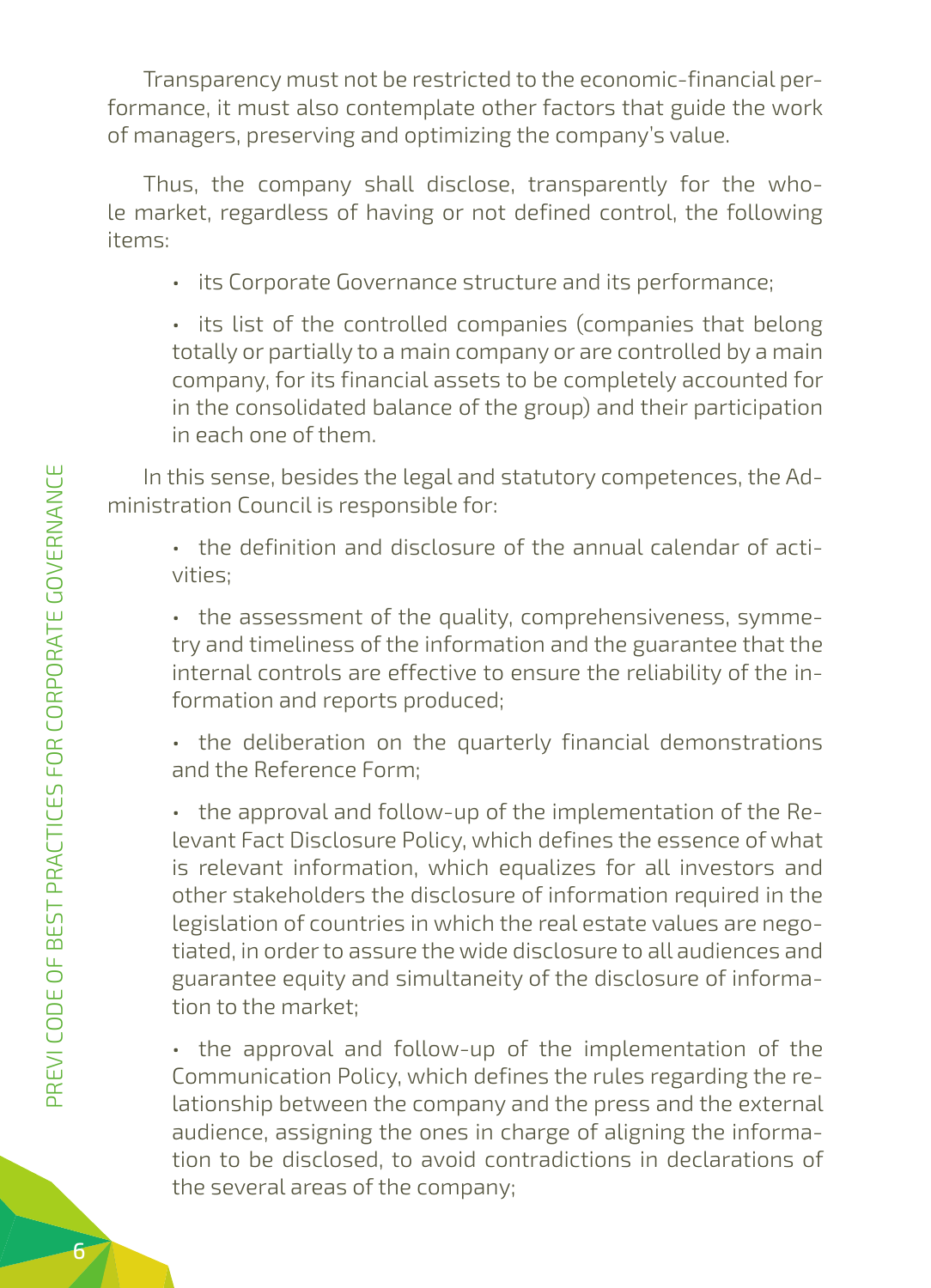• the approval and follow-up on the implementation of the Transaction Policy with Stakeholders, with parameters of the conditions for the performance, competence and power for the analysis and approval of such operations, with the purpose of establishing their own procedural control;

• the comments on the report issued by the board, the financial demonstrations and the destination proposal for the outcomes of the financial year;

The Annual Administration Report shall be based on the principles and guidelines of the Global Reporting Initiative (GRI)<sup>2</sup> and other similar initiatives, such as the Integrated Report<sup>3</sup>, which tries to unite the integrated thought and the creation of continuous value, and it shall contain:

• the analysis of the factors that may have significantly influenced the outcome, such as the macroeconomic aspects, competition effects, exchange variation, investment policy, debt policy and other non-constant transactions in the financial statements, besides information on the non-recurring effects;

• the strategic architecture of the company for the next few years, highlighting the main issues that may affect its performance;

- the information on the Corporate Governance practices used;
- social businesses and the main administrative facts occurred during the financial year;
- the results of the systematic risk management, avoiding the most critical factors for the company and the improvement me-

<sup>2</sup> GRI is an independent institution with worldwide comprehensiveness and credibility, supported by the wide network of organizations that belong to the civil society. Its mission is to develop and disseminate the global application of the Sustainability Guidelines Report, designed for voluntary use by organizations, to report the economic, environmental and social dimension of its activities. Find more information at www.globalreporting.org.

<sup>3</sup> The Integrated Report is an Evolution of the corporate report with focus on the concision, strategic relevance and future orientation. Besides improving the quality of the information contained in the final report, it makes the reporting process more productive, resulting in tangible benefits. It conducts integrated thinking, allowing a better understanding of the factors that materially affect the capacity of an organization of creating value throughout time. This may lead to behavioral alterations and performance improvements of the whole organization. Find more information at http://www.relatointegradobrasil.com.br.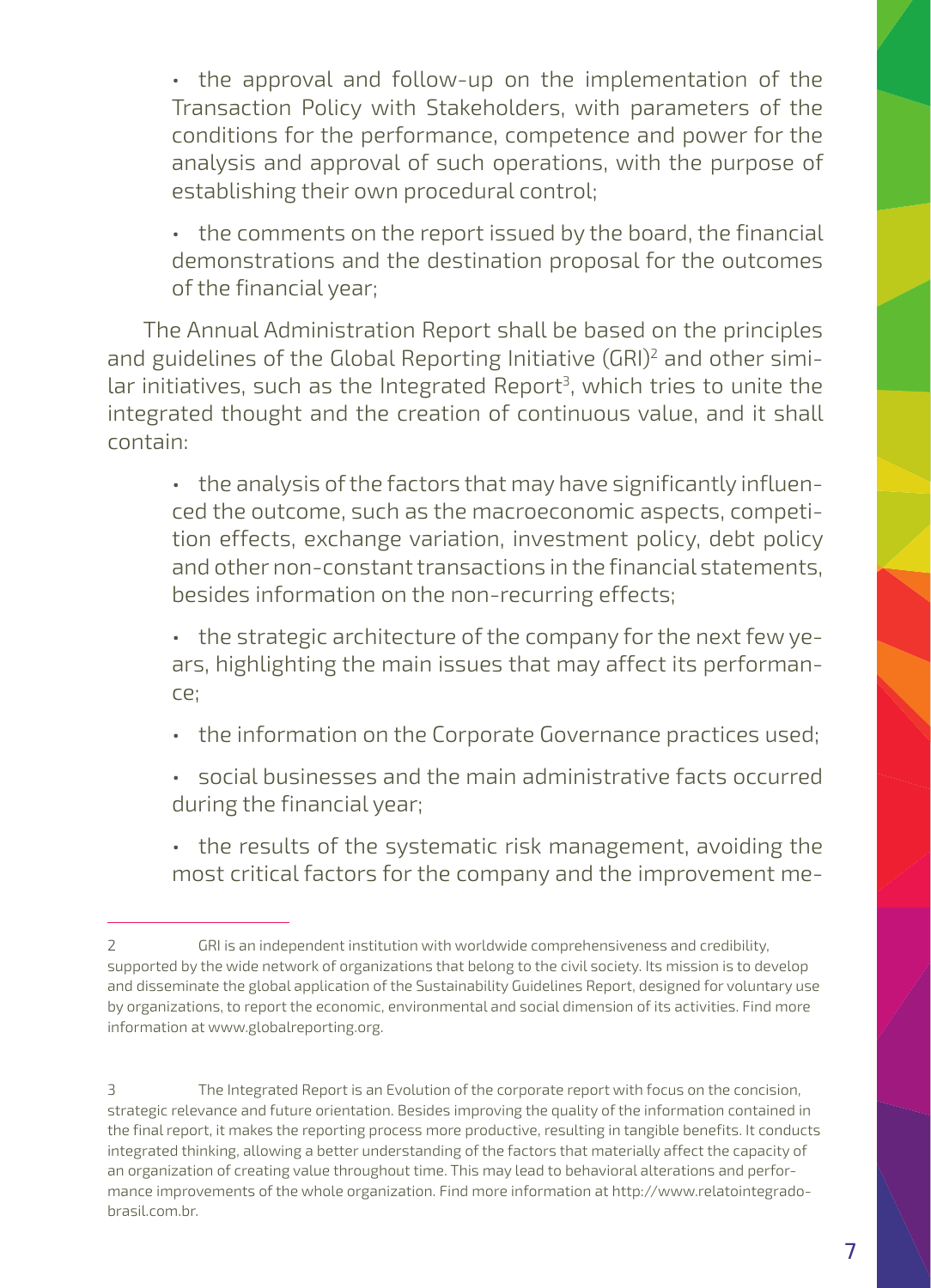asures used;

• sustainability and social-environmental accountability initiatives implemented by the company;

• performance indicators related to the social-environmental responsibility, including the comparison with indicators of its work sector, which allow a better assessment of the company's value generation capacity for the interested parties and for the whole society;

• social indicators, such as quantity and statistics of gender and race of the employees at the end of the financial year; segmentation of the workforce according to the geographic location; educational level of the employees; total investments in trainings and professional development of its employees; higher and lower remuneration;

• financial demonstrations, to show the relationships between the companies that belong to its corporate structure and the degree of dependence among them;

• the composition of the company's corporate structure, showing the relationships between the companies which are part of it and the interdependence degree among them;

• the investments made in controlled and affiliated companies and their intended goals;

• a descriptive analysis of the transactions involving the company and its shareholders, or companies and entities related to the control groups, showing potential conflict of interests, aiming at guaranteeing transparency and preventing the occurrence of undue benefits in the treatment of the shareholders involved.

Previ incentivizes corporate structures to be simple, with the purpose of displaying more clearly the existing relationships among the shareholders and the distribution of influence power. Thus, the information on the shareholding structure of the company and the rights of each class must be disclosed, including:

• the shareholding position of shareholders with minimum representative participation of 1% from each class and administrators, considering, however, the requirements of CVM on the disclosure of the shareholding participation in open companies;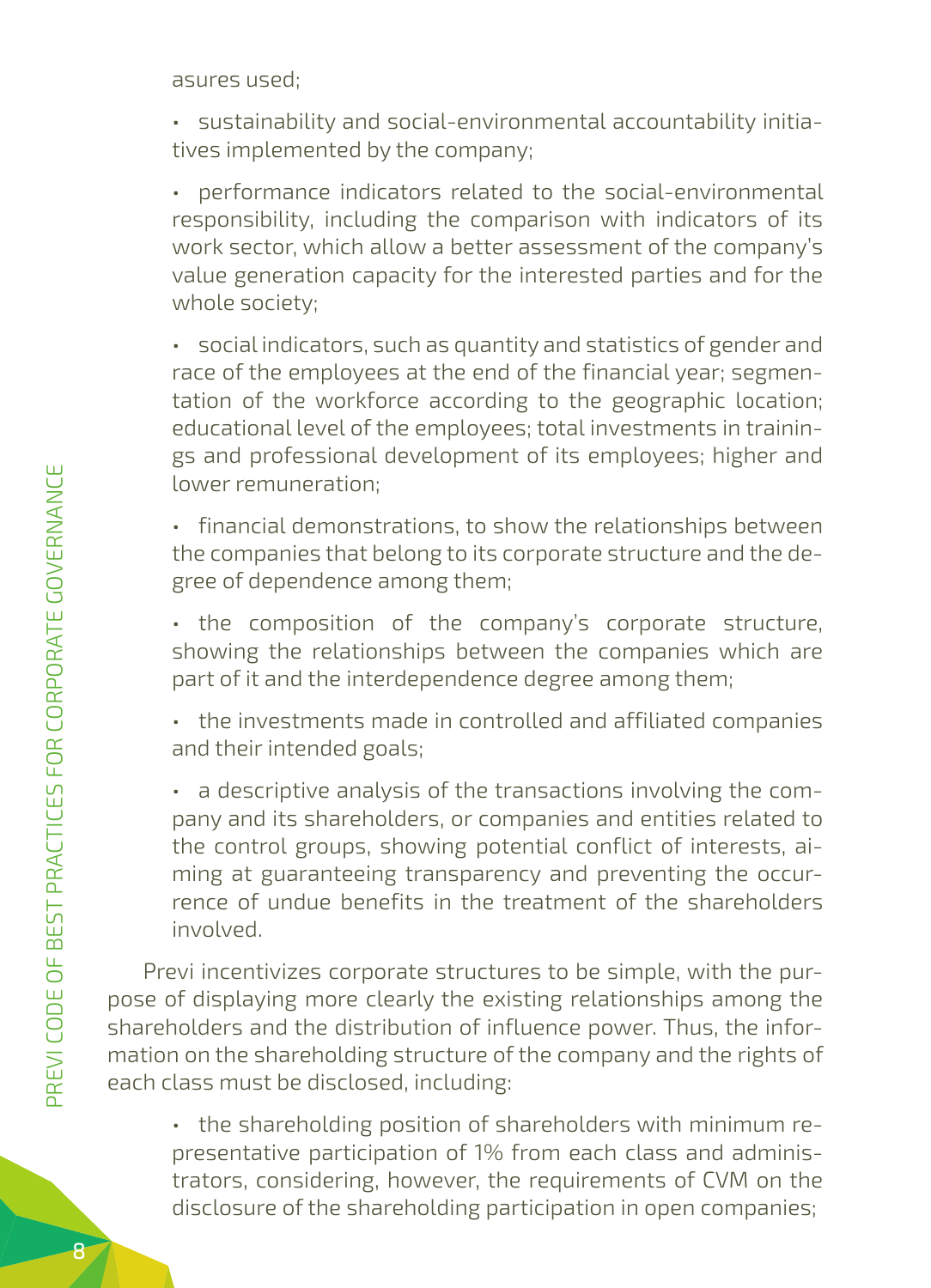• agreements among shareholders signed at the company, to have a perfect assessment of the political rights in the relationships among partners;

• the quantity of shares in circulation, which not linked to shareholders' agreements;

• any security or other company bonds that may be converted into shares;

• the shareholding structures above partners, in case there are holdings that do not allow the identification of the controlling shareholders.

Regarding the General Assemblies, besides what is provided for in legislation, they must make available to all shareholders the following items:

• an Assembly Manual that contains the official channel of the company to contact the shareholders who wish to have clarification of doubts related to the subjects on the Assembly agenda;

• a specific communication channel to answer questions of the shareholders on subjects and demands regarding their participation in General Assemblies, centralizing suggestions for future improvements.

• material that supports the position of shareholders in the Assembly, in order to provide specially detailed information on the legal, financial and regulatory implications of each one of the topics on the agenda, including the remuneration values practiced for the administrators of publicly-held companies, as well as their Remuneration Policy, aiming at clearly and objectively disclosing the metrics used to calculate the remunerations, with details of applied methodology;

• the procedures of the General Assembly, followed informational material which may be occasionally necessary, so that any shareholder (or group of shareholders) may include in the Assembly's agenda topics of social interest and suggest names for the Advisory Board and Administration Council;

• minute of General Assembly containing the names of shareholders who attended the Assembly face-to-face or online, their respective shareholding positions and the vote positions of each item on the agenda, including the existence of occasional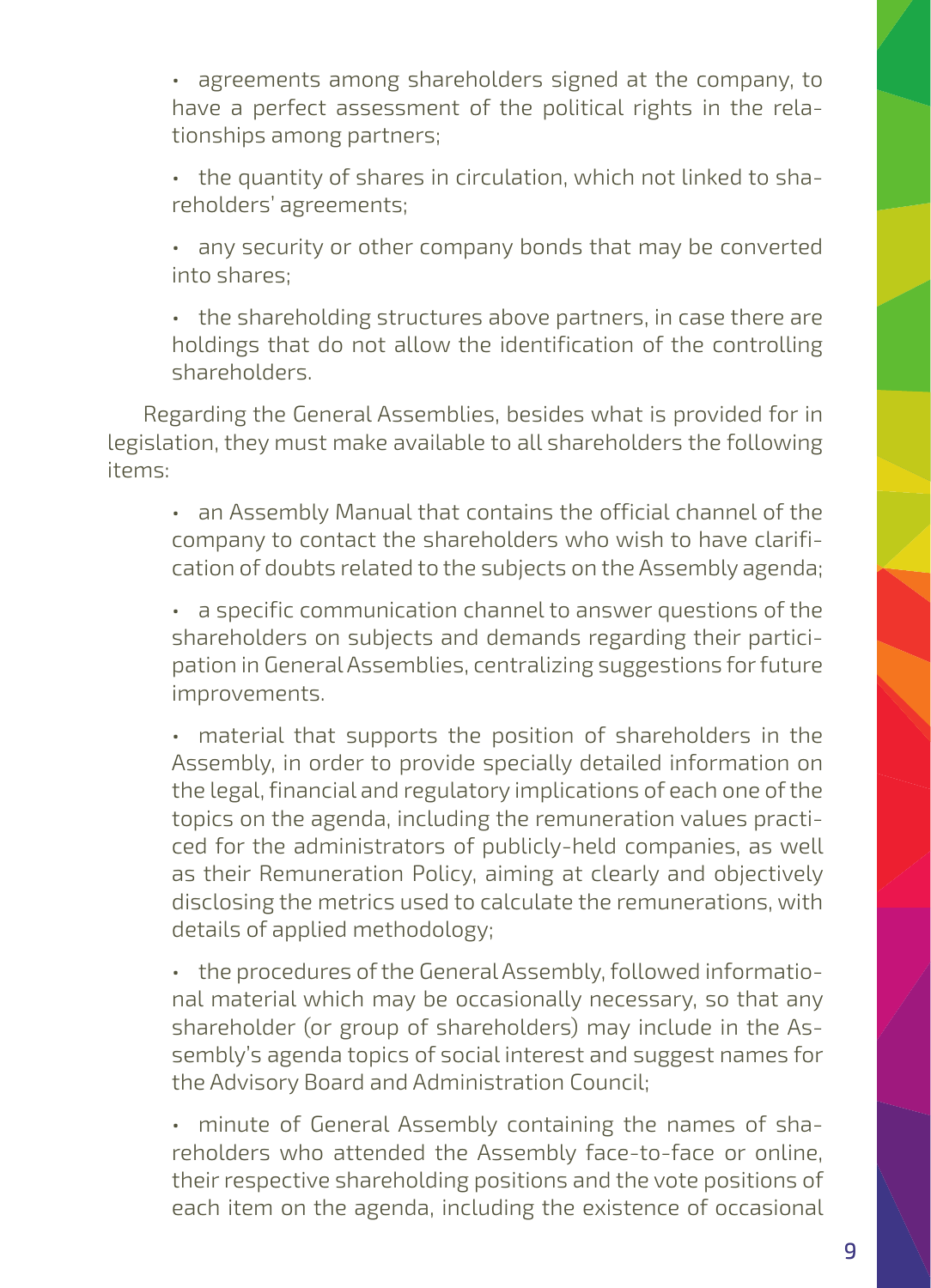dissident votes, when required.

Regarding online voting, the company must incentivize the participation of shareholders, aiming at:

- simplifying and decreasing resources on the process of document submission;
- authorizing the submission of the necessary documentation for the mostly electronic shareholders' voting;
- softening the rules regarding the minimum shareholding quorum for the appointments of shareholders and the inclusion of subjects of social interest on the Online Voting Bulletin.

Under the umbrella of Best Practices of Corporate Governance and, in compliance with the principle of Transparency, the company must elaborate and disclose their Remuneration Policy for administrators (Directors and advisors), predicting:

- that the board remuneration is made up of short and long- -term installments, to guarantee the alignment between the administrators and the company's objectives, as well as talent retention;
- extraordinary remunerations or remunerations which are not related to the results of the company are forbidden;
- values of the lowest, the highest and the annual average remuneration (both fixed and variable) of the last financial year must be disclosed;
- the data disclosed on the remunerations practiced must be useful, objective and as detailed as possible, including the remuneration by subsidiaries and controlled companies, their governance and controls;
- variable remuneration for executives based on shares, if any, shall be disclosed thoroughly to allow its perfect understanding;

• the executives are forbidden to use derivatives or other market mechanisms that may jeopardize the alignment objective between the executives and the long-term goals of the company.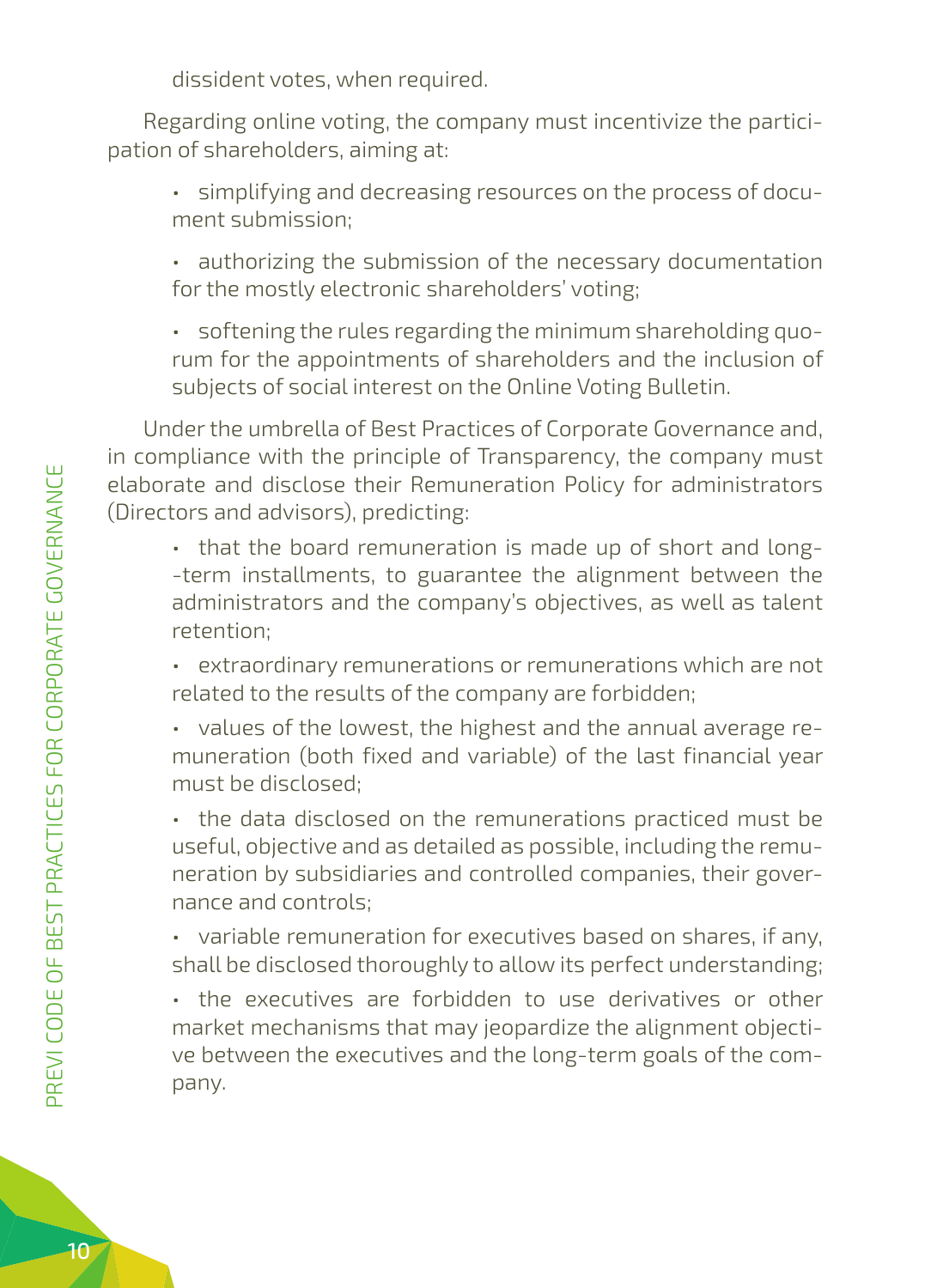## **CHAPTER 2 - SUSTAINABILITY**

The concept of sustainability focuses on the company's capacity to keep and develop its strategies, business and mission throughout time, searching for better social outcomes and smaller environmental impacts of its activities, to support the perspectives of longevity and business improvement.

Besides, the companies must promote innovation and invest on digital and technological transformations, to keep up with the news paths of the industry and not to lose competitiveness regarding the new business perspectives. Aiming at achieving this goal, it is desirable that the company:

- discloses the environmental and social risks to which it is exposed in its annual reports, in a measurable way, and the initiatives used to manage those risks;
- implements and practices a Sustainability Policy that clearly establishes the company's commitments with the sustainability agenda, serving as an indicator for other policies and its set of activities, including its relationship with suppliers and service providers;
- formally and clearly expresses the concept of sustainability in its mission and future vision;
- develops and implements training programs that stimulate the management's modernization, efficiency improvement, work satisfaction and innovation;
- elaborates an analysis and engagement schedule for issues related to Sustainability;

• invests on research and development, with the intention of fostering innovation and incentivizing the collaboration of its employees with ideas that may improve its processes, solve challenges, launch new products and/or services, and assist with the accomplishment of its strategic goals;

- uses practices that can offer economic, social and environmental returns which are compatible with the expectations of its different target audiences, basing its relationship on the RSA principles;
- uses and publishes indicators that allow quantifying and spe-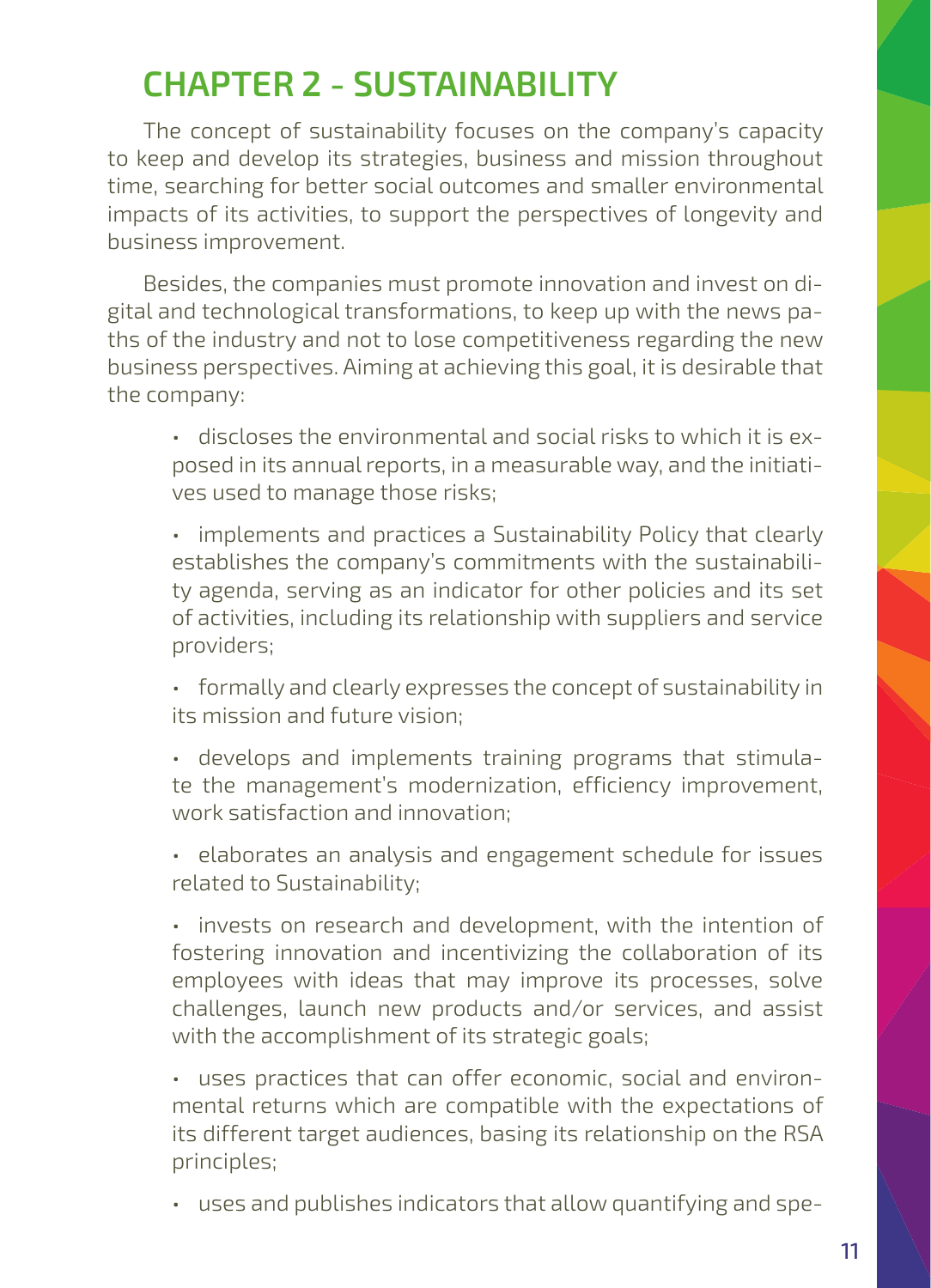cifying the effective practice of the sustainability dimensions contained in its strategies and operational processes;

• displays actions that search for efficiency and rationality in the use of natural resources in its end operations, including water, energy and other resources found in the ecosystem;

• carries out measurable social-environmental accountability actions, allowing a better assessment of investment risks and their practices by the investors;

• perform the follow-up on sustainability indicators, as frequent as the monitoring of financial indicators;

• has an institutional contingency program for environmental and/or social issues, including a communication plan of these issues to its several relationship audiences;

• combats practices of discrimination, harassment, corruption and extortion;

• implements effective measures of mechanisms against corruption, complying with Federal Law 12.846/13 – Anticorruption Act;

• uses and/or supports initiatives to inhibit the practice of forced work and/or slave work, according to the terms of Convention no. 29 of the International Labor Organization (ILO); and childhood labor, according to the terms of Convention no. 182 of the ILO;

• uses measures to promote human rights, equality and respect to diversity;

• uses natural resources sustainably and discharges waste responsibly;

• fills out the necessary requirements for its inclusion in sustainability indexes of national and international Stock Exchanges;

• promotes diversity in the workplace, in terms of origin, ethnicity, gender, sexual orientation, religion and traditions, guaranteeing equal conditions of remuneration and access to management and executive positions;

• offers healthcare plans and complementary pension plans to its employees, implementing additional programs of financial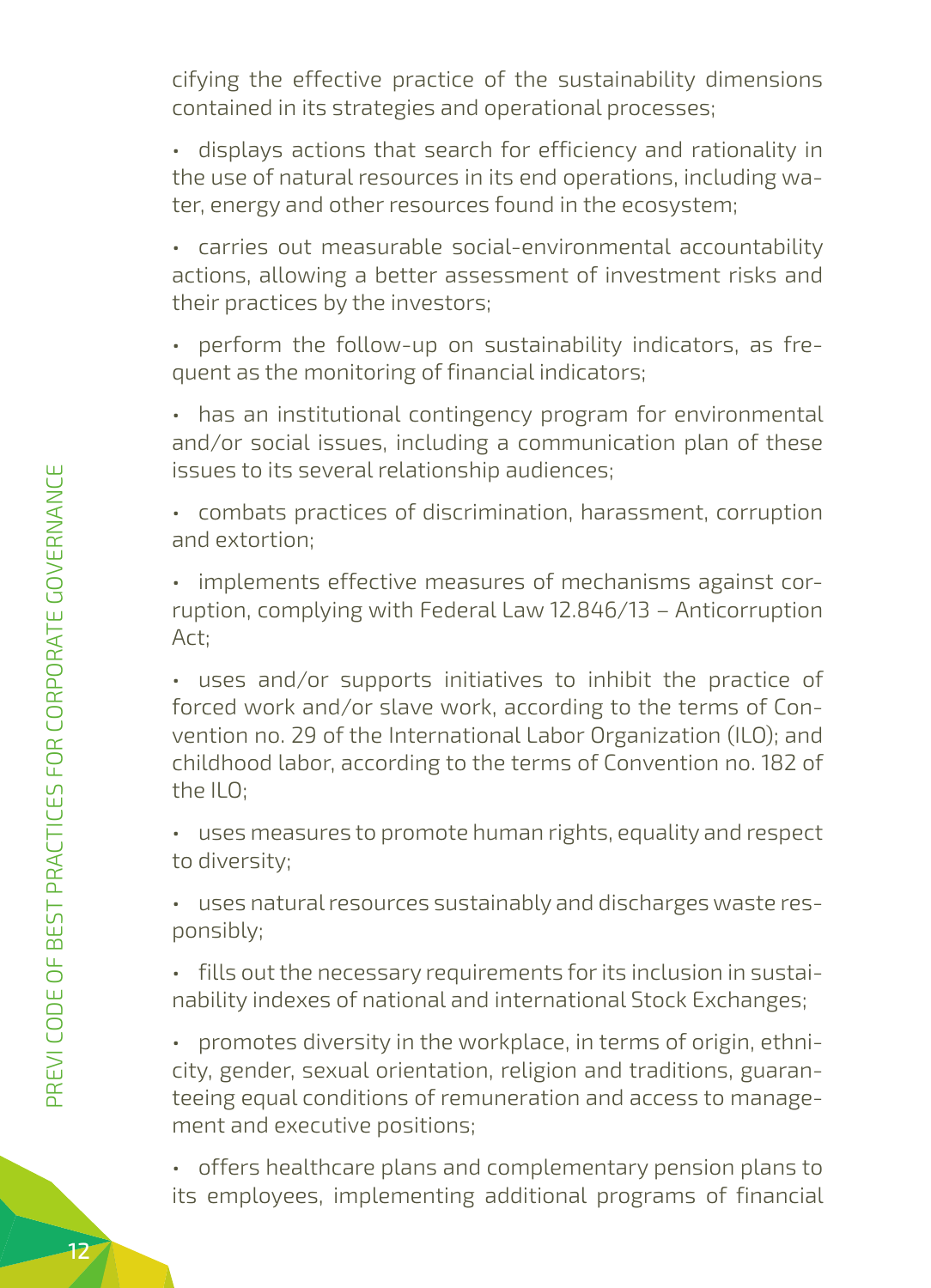and pension education;

• adopts long-term goals as one of the pillars of the remuneration program for its executives, including the impacts – either positive or negative – of social-environmental issues;

• Establishes remuneration standards for the relationship between the remuneration of the CEO, the executives and the average employee, valuing collective work;

• keeps permanent communication channels with its several target audiences (including virtual platforms and social media), and develops mechanisms of permanent verification and assessment for these channels;

• promotes an inclusive workplace, which is welcoming and cooperative, prioritizing the improvement of the organizational climate, and periodically measurement and disclosure of the employees' satisfaction indicators;

• Uses mechanisms to verify the degrees of quality and satisfaction regarding the products and services offered.

# **CHAPTER 3 – INTEGRITY**

The struggle against corruption and the improvement of corporate governance practices are becoming more and more relevant. The society and the market have recognized a bigger value in companies committed to integrity, obtaining competitive advantage and different criteria to obtain investments, credit or funding.

To effectively manage integrity, the definition of standards, procedures and rules must consider the specificities and the risks for the organization, to establish controls for the mitigation of the risks identified.

The companies must promote the role of leaders in the construction of the ethical climate (tone from the top), preventing the administrators from using their position to avoid internal processes, especially the controls (management override).

Also, they must create and implement an Integrity Program that encompasses recommendations and rules related to: prevention of fraud and money laundering; struggle against terrorism, conducts that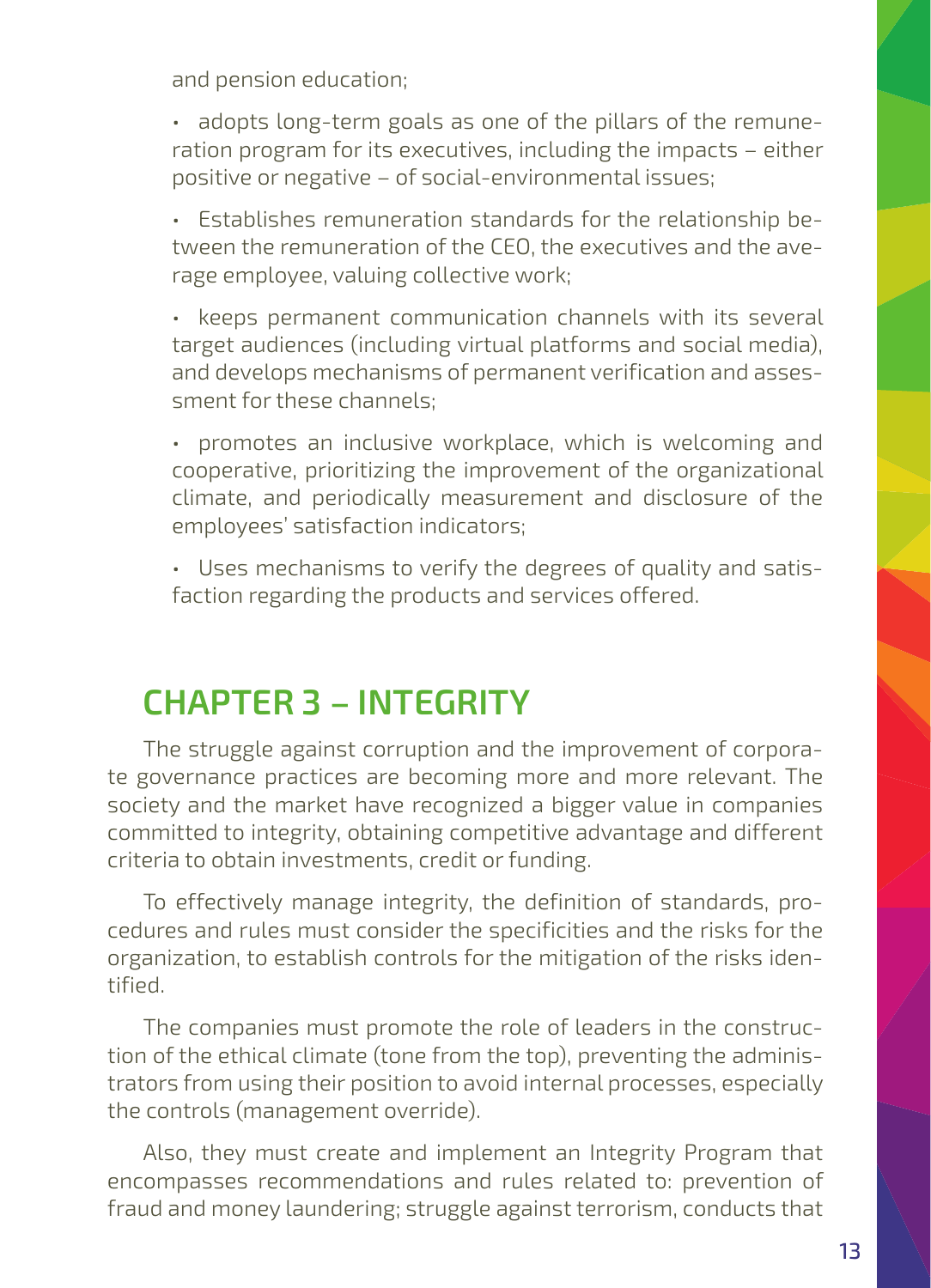may impact the company's image and reputation; information safety; among other topics that might be relevant for the activities and the conduct of employees, administrators and advisors. The Program must be approved by the company's Administration Council.

The deployment of an effective Integrity Program assumes that the company:

• knows the areas in charge of processes that are prone to fraud and occurrences of corruption practices, periodically assessing the level of exposure to these risks;

• uses procedures of risk mapping and analysis related to the corruption to which it is exposed, applying measures for the mitigation of such risks;

• uses permanent monitoring measures with the purpose of preventing, detecting and responding appropriately to an occasional indication of inappropriate conduct in the actions developed by the company, their business partners, service providers and third parties that work for and/or on its behalf;

• implements a consequence policy, where it formalizes the disciplinary measures and sanctions to be applied in case of noncompliance with the conduct standards established;

• observes, in the analysis of operations with business partners, some factors, such as: the parties involved, values, types of development, instruments used, or any other aspect that, due to the potential lack of economic or legal fundament, may indicate or be related to money laundering, funding of terrorism and/or corruption practices;

• establishes a comprehensive and effective communication on values, rules, policies and integrity procedures in its goals and orientations, which, especially, demonstrates the commitment of top management with the topic, in the sense of facilitating an effective application of an Integrity Program and reinforcing an ethical culture inside the organization;

• disseminates the Program internally, through its Executive Board and the area of compliance (or similar department), to demonstrate its commitment.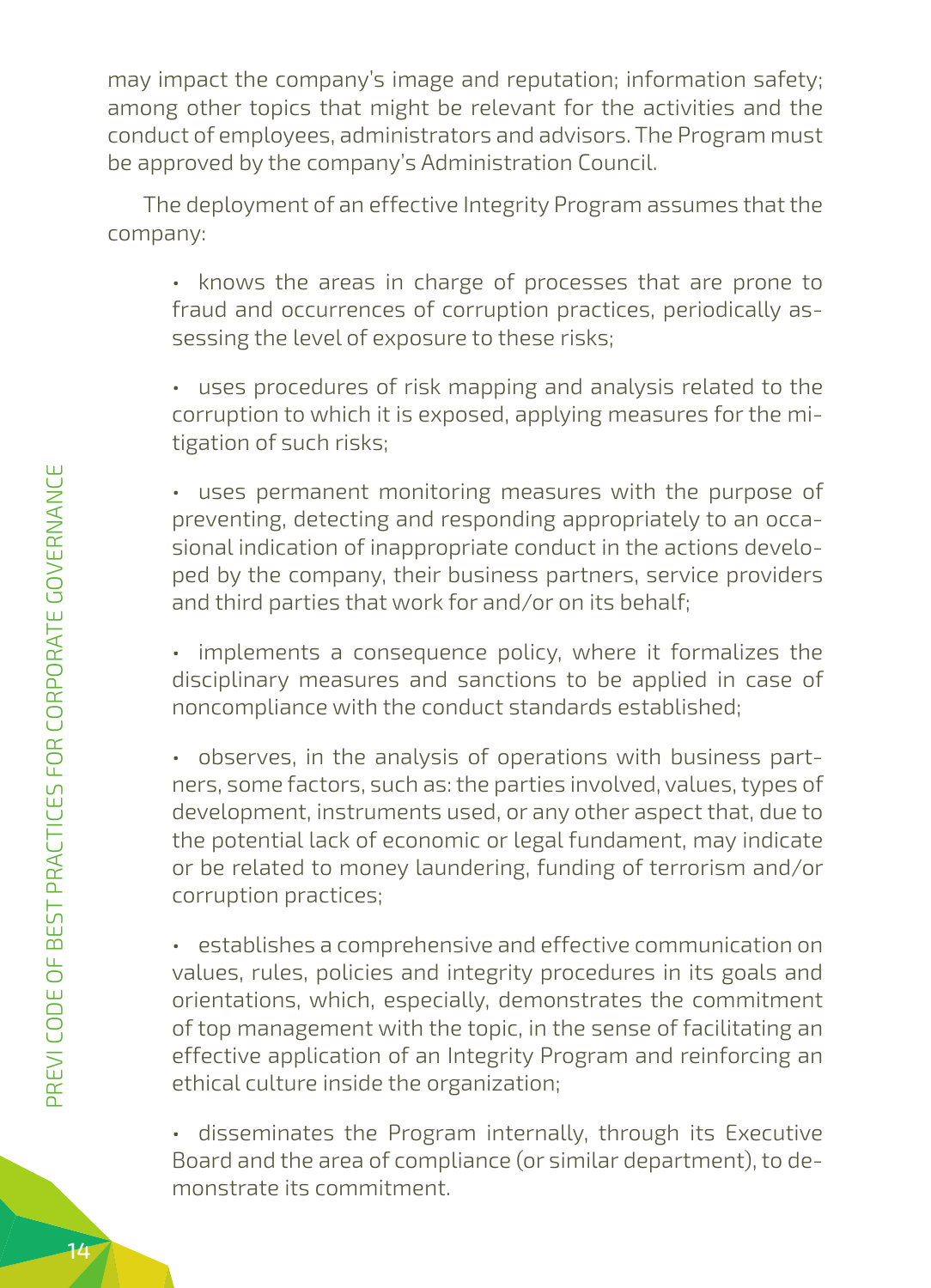• provides knowledge about the Integrity Program to the compliance and business areas of its suppliers and service providers. We recommend that these activities are submitted to the area of compliance (or similar department) and the business areas involved (such as the procurement department);

• organizes a continuous training program and maintains discussion fora on the topic, so everyone in the organization, including members of the board and other administrators, understands the principles and practices contained in the Integrity Program and applies them in the company's daily activities;

• defines the area in charge of the development and the coordination of efforts for the implementation of the Program, ensuring the necessary autonomy and resources;

• has a formal independent structure that receives complaints, with anonymity ensured to the complainants and treatment flow approved by the Administration Council.

Searching for better subsidies for its decisions and aiming at guaranteeing the Integrity in the execution of all businesses in the company, the Administrative Board must:

• approve and implement an Integrity policy for the company through the definition of standards and rules that consider the organization's specificities, to establish controls to mitigate the risks identified and discuss compensation and/or reparation measures for the company in case it is used by its administrators and/or shareholders for illegal practices;

• approve the elaboration and disclosure of a Code of Conduct, reflecting the values, principles and behavioral standards implemented by the company and its employees in internal and external relationships, including the application of disciplinary measures in case of noncompliance with the standards, taking an upright stance in society;

• approve and implement Channels of Communication with the purpose of receiving internal and external complaints, including anonymously, with the guarantee of non-retaliation of any nature, ensuring total secrecy and confidentiality for the complainant and the proper analysis and occasional punishment;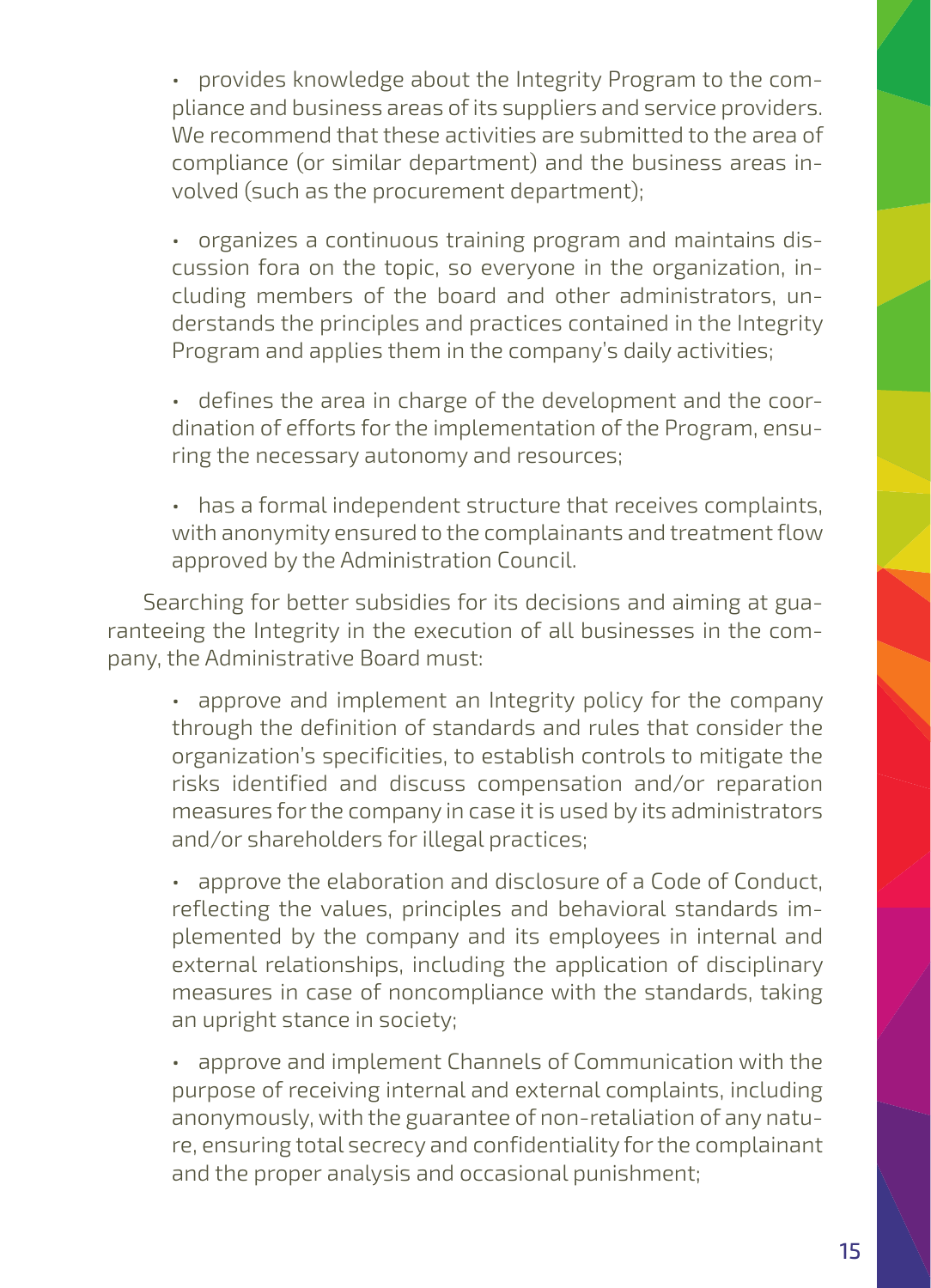• create internal discussion fora for subjects considered by the administration of difficult consensus or great relevance, to share responsibilities and guarantee that the decision-making process is, in these complex situations, as democratic as possible;

• follow the demands received through the company's Communication Channels, which shall be analyzed by the Internal Ombudsman and, depending on their criticality, especially if they are considered a complaint against the company's administrator, they shall be directly reported to the Administrative Board;

- follow the results of the activities performed by Integrity Program, validating and ensuring the implementation of the actions defined;
- monitor the effectiveness of the company's compliance structure and internal controls.

# **CHAPTER 4 – SHAREHOLDERS' RIGHTS**

The evolution of corporate governance goes through the protection of its companies and shareholders, especially the minority ones, aiming at approaching its strategic orientation to the aspirations of the capital owners.

The participation of the council members nominated by the non- -controlling shareholders in governance bodies must be incentivized, regardless of a legal quorum for appointment and election.

The shareholders and the company, in case of any conflict, must seek solutions through cooperation and the use of facilitating mechanisms to solve divergences, always aiming at the best interest of the company.

The companies will be in charge of:

- trying to simplify their shareholding structure;
- clearly showing the existing relationships between the shareholders and influence power;
- guaranteeing that its Social Statute does not contain provisions that limit the voting rights of its shareholders;
- ensuring equal treatment to all shareholders regarding the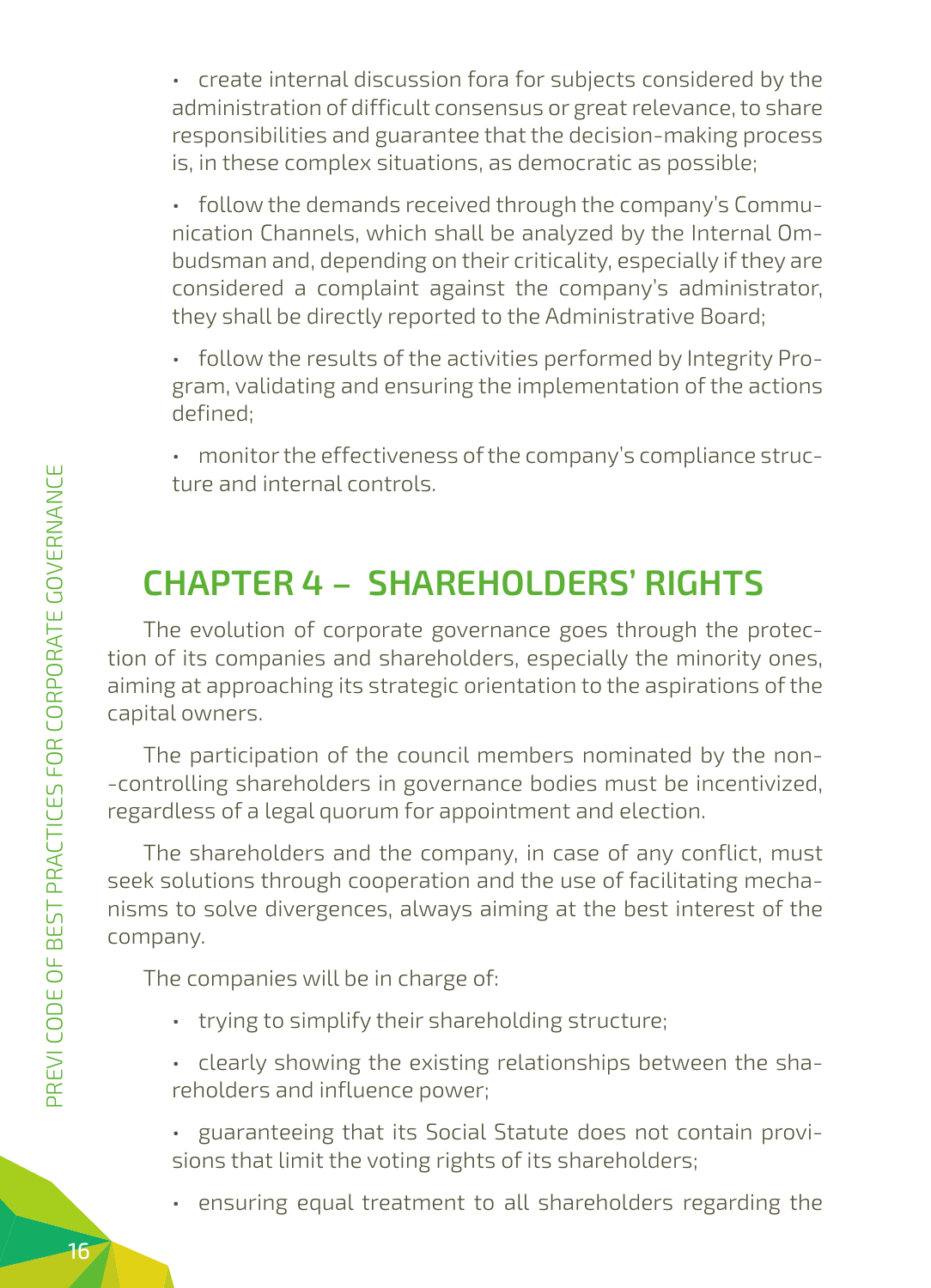fulfillment of requests, the disclosure of information and separate voting (in Assemblies) on issues that affect the specific rights associated with a certain action class;

• ensuring that the election process of members for the Administrative Board and the Advisory Board has democratic access, to reflect the diversity of the shareholders' perspectives and the complementarity of experiences and competences for a diligent and effective management;

• creating conditions for the right to multiple voting, including the Online Voting Bulletin, and making available, beforehand, the necessary information for the use of this procedure by the shareholders;

• including in its Social Statute the permanent work of the Advisory Board, guaranteeing the right of shareholders to inspect the management of businesses through its independent advisory function, reinforced by the individual work of the advisors, provided by law.

Regarding the protection clauses of minority shareholders in case of acquisition of relevant participation and/or transfer of control, Previ suggests that:

• the company establishes that the buyer is obliged to make the public acquisition offer effective, having as a goal the shares of other minority shareholders, considering the highest price paid by the buyer in the last 12 months;

• the Extraordinary General Assembly is summoned to deliberate on its revalidation, modification or suppression, enabling the shareholders to reassess in regular intervals the Previously established parameters, in the light of the new market conditions displayed;

• the companies' Social Statutes must not contain punishing clauses for shareholders who vote in favor of the modification or suppression of clauses.

• the possibility to suspend the clauses of shareholding dispersion protection in concrete situations where the concentration of shareholding control may bring benefits to the shareholders or to the company, leaving the final decision to the General Assembly on the obligation or suspension of the Public Acquisition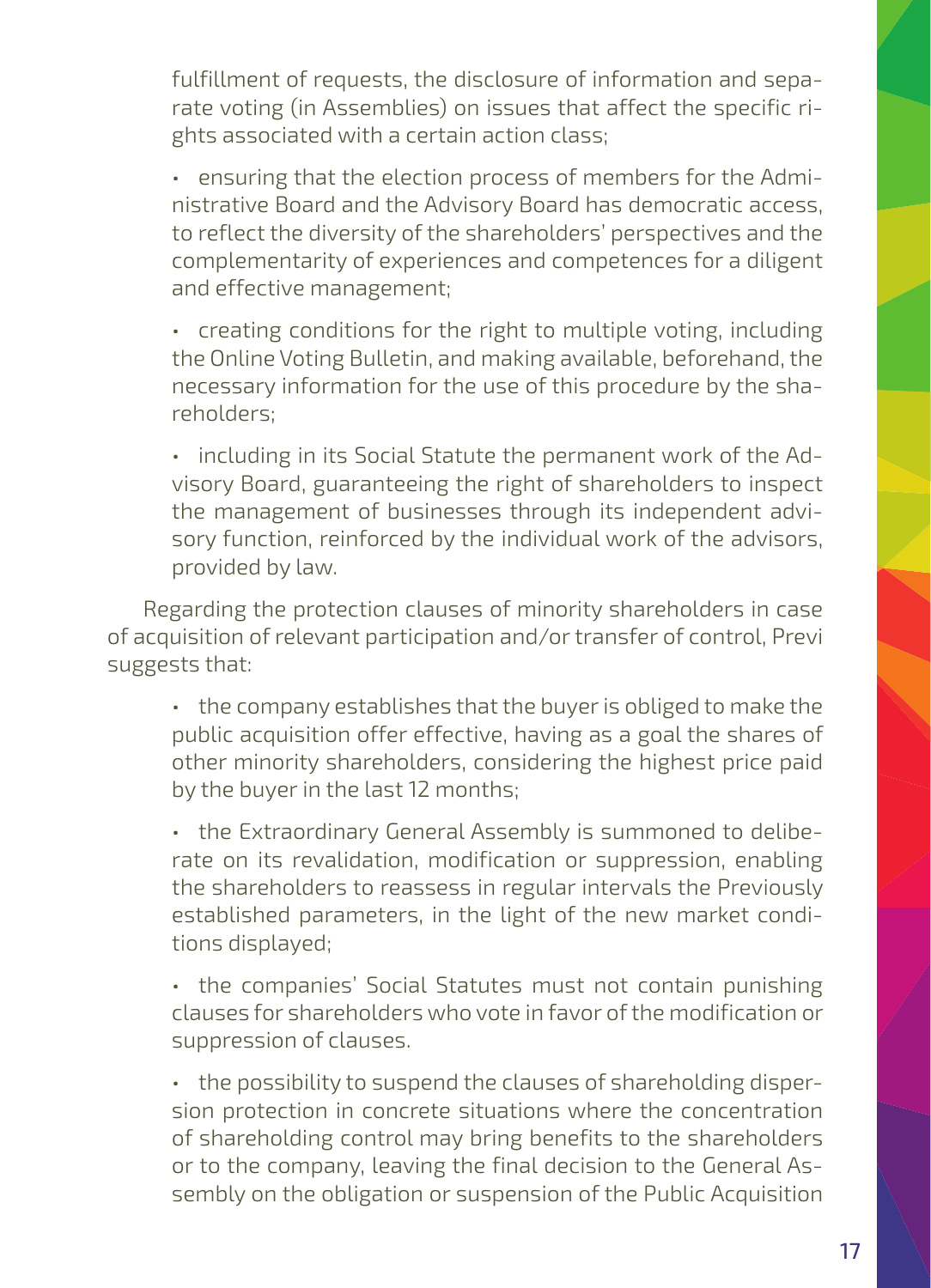Offer of shares issues by the company ("OPA").

• the protection clauses predict a minimum proportional trigger of 30% – in line with the international references – which are appropriate for the control structure and reflect a percentage that, in fact, allows the buyer to influence in a determining manner the company's direction.

# **CHAPTER 5 – GOVERNANCE BODIES**

The Administration, Advisory and Executive Boards are the major players in corporate governance. Their absolute responsibility is to create and foster the culture of best practices of corporate governance and it must be considered in the decision-making processes.

Likewise, the companies also have the responsibility of fostering best governance practices, through the provision of the best conditions for the work of members of the governance bodies, which must happen through:

• the creation of a Governance Portal with access restricted to the council members and executives in their current term;

- the hiring of a civil liability insurance in favor of its administrators, with the purpose of covering occasional costs derived from its defense, in the assumption that the regular management acts are questioned administratively or legally;
- guarantees that the election process of members for the boards will be democratic, to reflect the diversity of the shareholders' perspectives;

• statutory prediction that the chairman position of the Administrative Board must not be accumulated by any executive of the company (statutory directors and/or executive chairman). It is desirable that the executives do not take part in the boards;

• statutory prediction of permanent work of the Advisory Board, guaranteeing the shareholders' right to supervise business management.

• transparency on the activities of the boards, presence of the council members in the meetings of respective bodies and realignment between the profile of each advisor with their strategy;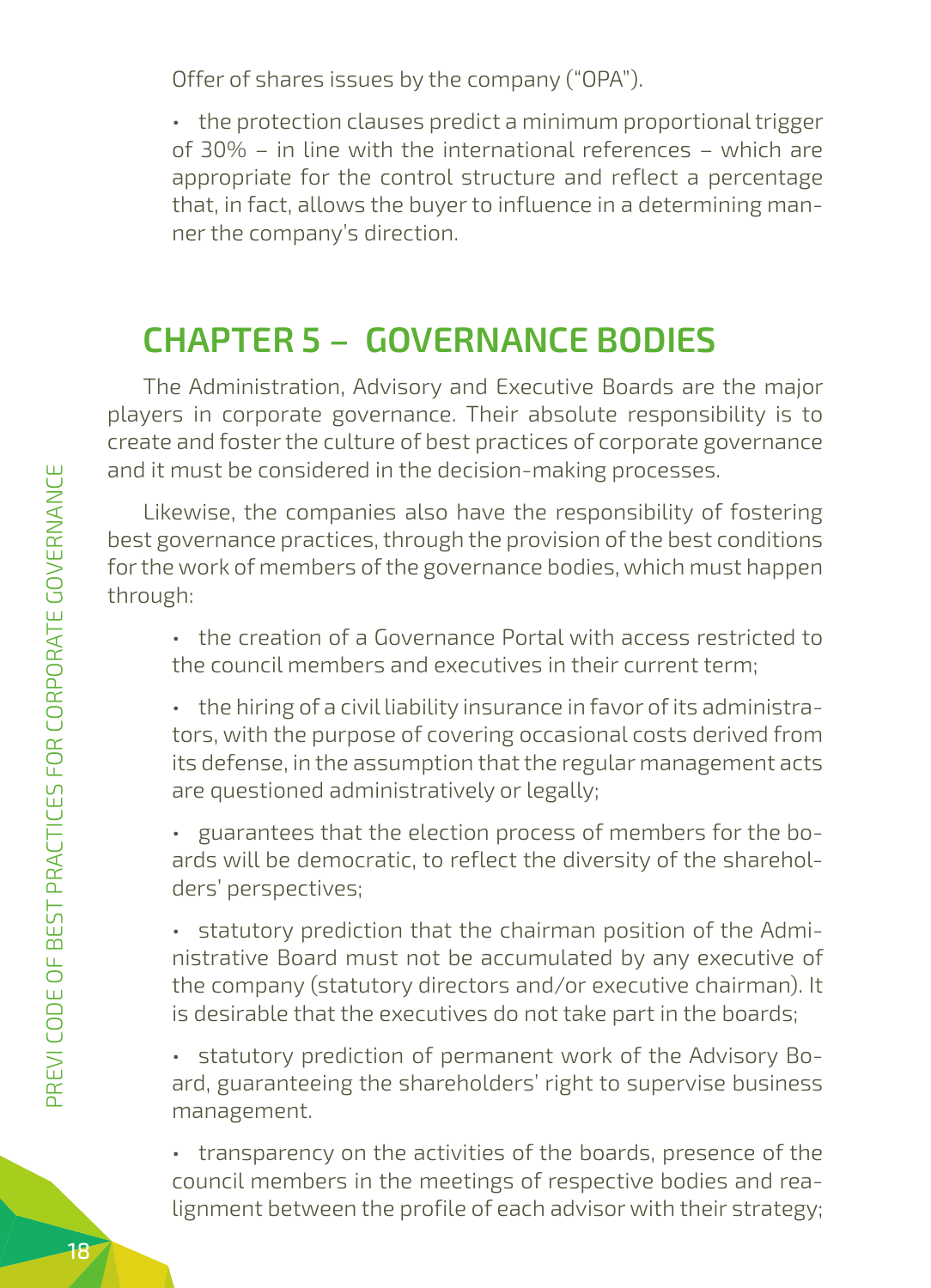• fostering of diversity, including gender equity, and the complementarity of competences, experiences and skills of the advisors in the composition of its Governance Bodies.

In this sense, it is desirable that the boards:

• implement internal rules containing their responsibilities, confidentiality clause, duties and periodicity of the meetings, establishing a type of online participation in meetings;

• use an annual work schedule, contemplating the strategic and relevant topics for sustainability and value generation for the company;

• regularly monitor the contract conditions and the occurrence of facts that must be communicated to the insurers, with the purpose of guaranteeing the efficacy of civil accountability insurances hired by the companies in their favor;

• use challenging, feasible and measurable goals, Previously defined and associated to the businesses characteristics of the companies aligned with the long-term management;

• use annual performance assessment models that consider the outcomes of the company, the business unit or the department, besides its individual contribution to the outcomes, always aiming at achieving business sustainability;

• carry out monthly meetings, without hampering the possibility of summoning or performing extraordinary meetings, which must incentivize and facilitate – even through virtual means – the presence of all council members at the meetings, to guarantee representativeness in decisions.

The advisors, besides the orientations published on the Previ Guide of Good Practices of Corporate Governance for Council Members, must:

• have time available to dedicate themselves to their functions with quality and commitment;

- have negotiation skills and knowledge on the company's businesses; and,
- have independence and impartiality, always seeking the best interest of the company.

Lastly, the companies' shareholders are in charge of analyzing and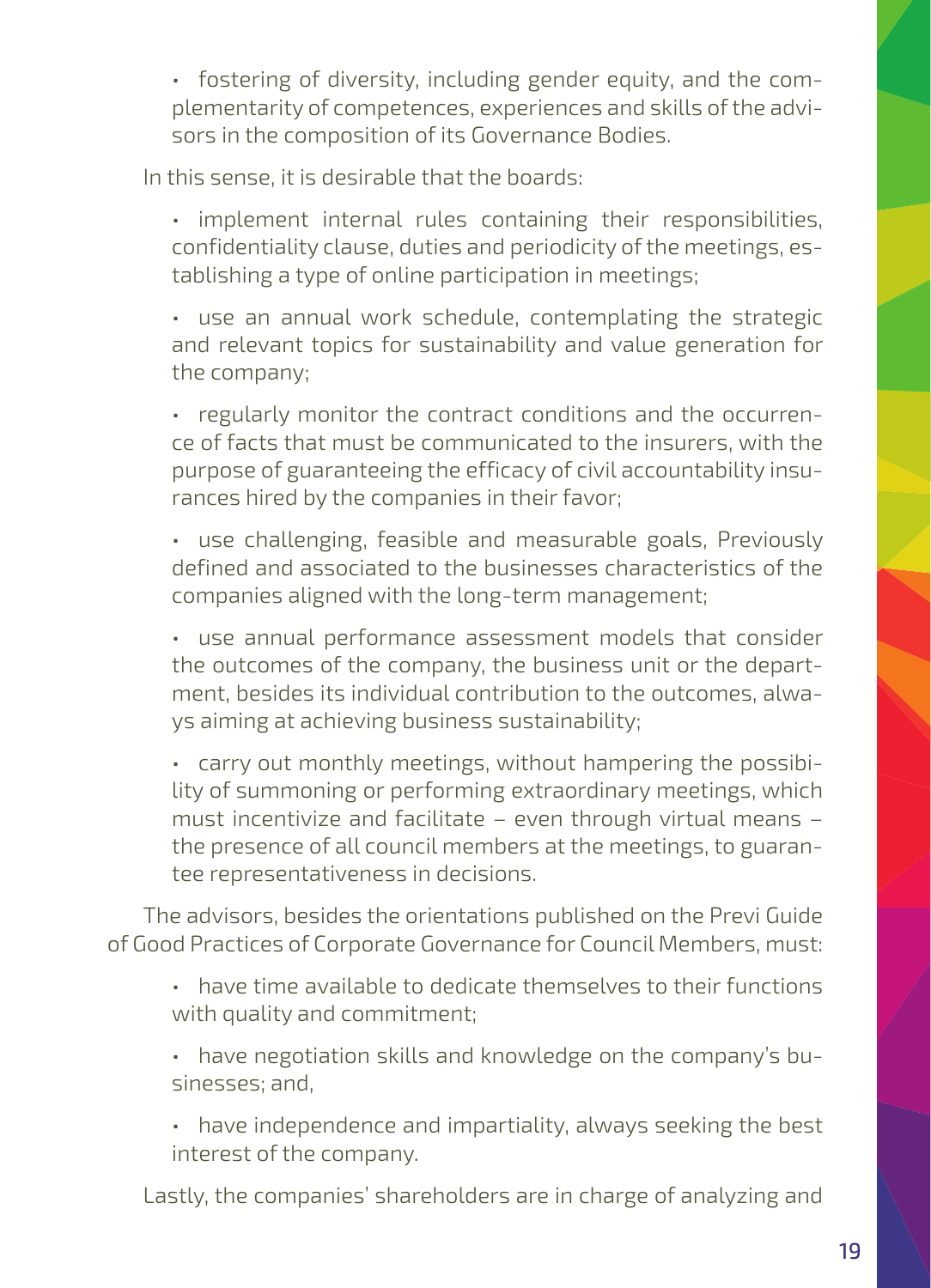monitoring the effective work of governmental bodies and the qualification and experience of their members.

#### **5.1. ADMINISTRATIVE BOARD:**

The Administrative Board has the relevant role of establishing and monitoring the execution of the corporate strategy, guaranteeing the alignment between the executive management and the shareholders, in favor of the company's interests.

Therefore, it shall:

• analyze and monitor the effective work of the company's governance bodies;

• approve and implement the Appointment Policy, that analytically describes the qualification degree and experience of the members of the governance bodies and, also, the criteria for the periodic renovation of management and administration positions;

• elect and/or dismiss the company's executives, implementing a succession plan for the director president, statutory directors and main managers;

• approve the structure of an Internal Audit connected to the Administrative Board, and monitor its implementation and work;

• monitor the company's management, to ensure the effectiveness of its compliance structure and internal controls;

• approve and implement the Policy of Transaction with the Related Parties, that describes such transactions as transparent and always performed in market conditions, through formal contracts, with special focus on transactions where there is potential conflict between its interest and the interest of shareholders;

• define the company's Risk Management Policy, with the expressive nomination of a chief risk officer and in consonance with the strategic orientation of the organization, which must guide the financial policy. At the discretion of the company, it may be formalized independently (when it comes to financial policy, it is important to pay special attention to the use of derivative and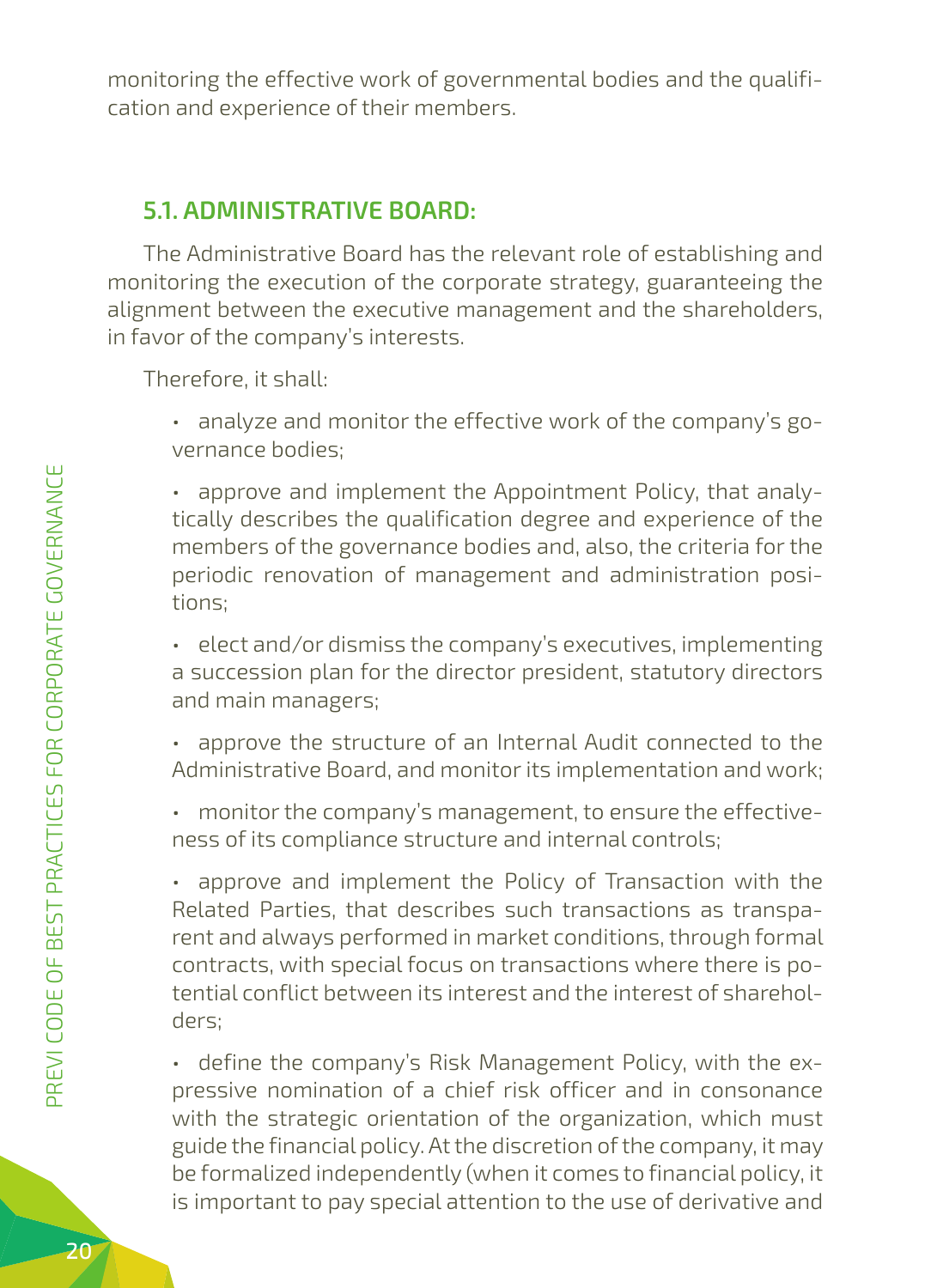similar instruments);

• approve the Transactions with Related Parties after a favorable analysis by the specific assistance committee;

• establish goals for the Executive Board, focused on value generation for shareholders and sustainability, to allow an analysis of the Board's work and the work of each one of its members;

• perform and debate the assessments of the Executive Board and, also, the work of each one of its members, in periods not longer than 1 year;

• perform the annual self-assessment of the board, considering the performance of the body and the individual performance of each one of its members, having as reference a set of annually approved objectives and goals;

• forming assisting committees and electing their members, bearing in mind the criteria for accumulation and renovation of positions, always aiming at the recycling these bodies;

- starting temporary, non-statutory commissions or work groups for specific demands;
- approving the organizational structure, ensuring the proper segregation of critical functions.

### **5.2. ASSISTING COMMITTEES**

The Committees are assisting bodies of the Administrative Board, without deliberation power, that help the board and its members while deepening the analysis of the matters to be discussed.

Regarding their work:

- We recommend the participation of at least one administration council member, who shall work as a coordinator, to facilitate the integration between the Committee and the Administrative Board;
- it is beneficial to have participation of an external expert on the subject of the Committee;
- members of the Advisory Board cannot take part in commit-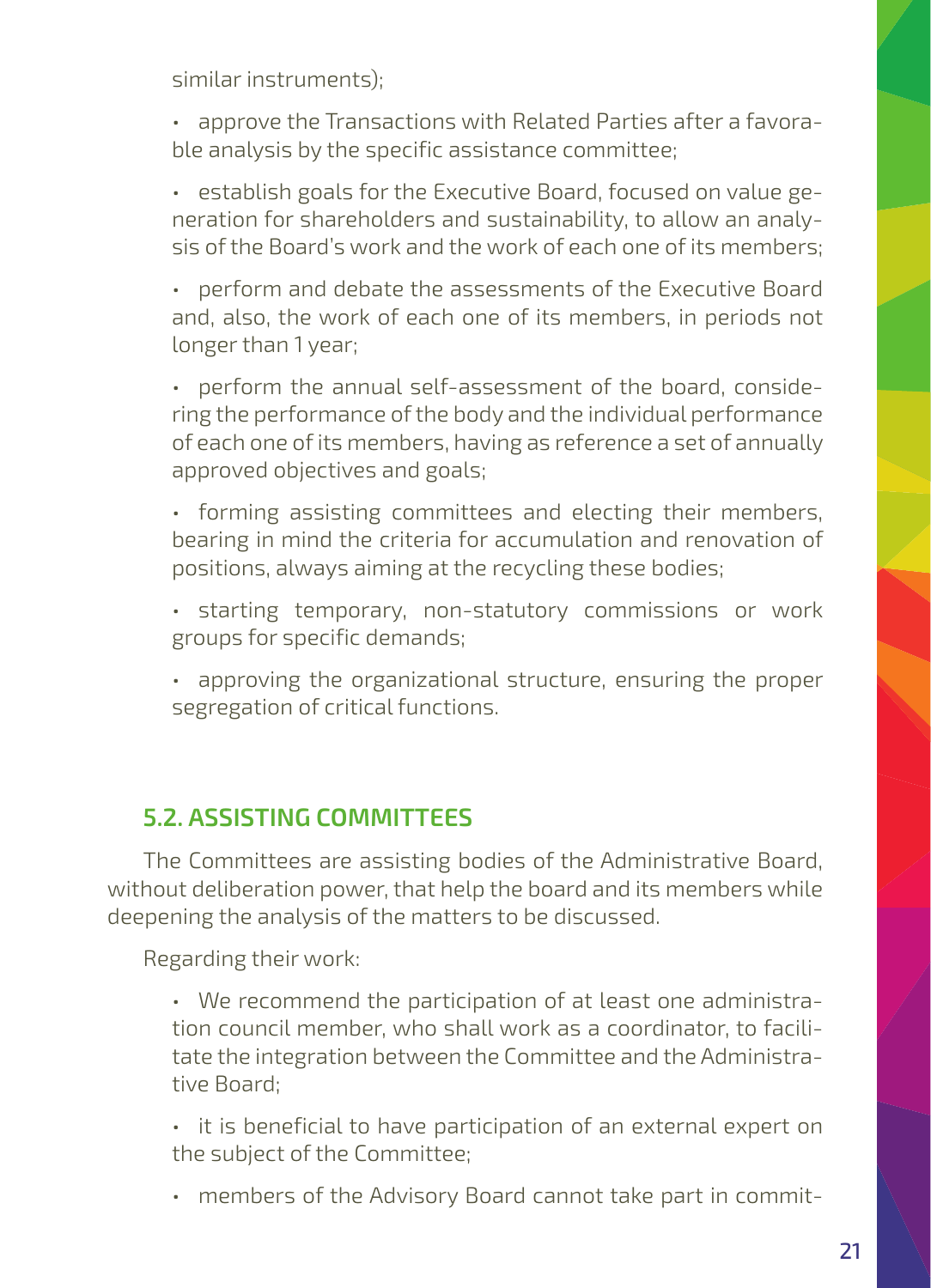tees;

• we must foresee a minimum agenda related to the Committee's subject.

The specificities of the company will determine the creation and assignments of each committee. However, the following competence topics of the Administrative Board must be further studied by statutory committees:

- Audit;
- People Management and Succession;
- Remuneration;
- Risk Management;
- Integrity and Compliance;
- Innovation and Sustainability; and,
- Transactions with Related Parties.

### **5.3. EXECUTIVE BOARD**

The Executive Board, led by the Director President (CEO), has a key role in the work of the corporate governance system and the implementation of strategic plans defined and approved by the Administrative Board, besides administrating the companies' daily work and managing their businesses, aiming at adding value to shareholders and other interested parties.

The Executive Board represents the company and practices the regular management acts. To perform these activities without causing hampering their legal and statutory duties, they must:

• make sure the other bodies receive thorough, reliable, reasonable and timely information, always with the purpose of answering the company's legitimate interests;

• administrate the company in a way that always privileges conducts aligned with the best practices of corporate governance;

• define the performance indicators for the main processes in the company;

• work on the company's best interest and guarantee isonomic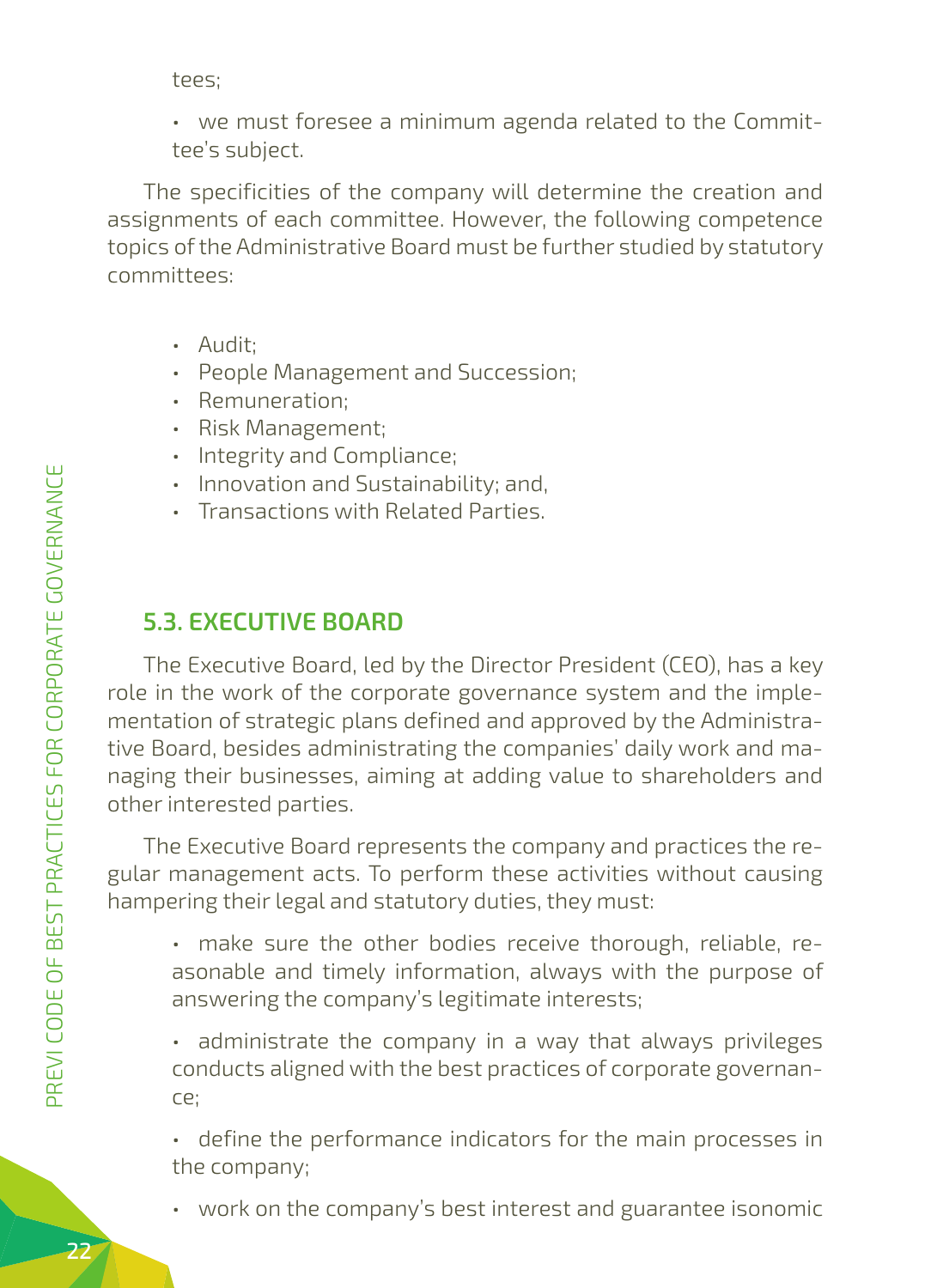treatment to all shareholders and other stakeholders, taking into consideration their rights, duties, interests and expectations.

We recommend a performance assessment process for the Executive Board, based on the goals defined by the Administrative Board, which must contemplate each one of their members individually, their peers, the Director President and the whole body.

#### **5.4. ADVISORY BOARD**

The Advisory Board has the main role of supervising the administration actions and the reliability of the balance sheets, having work independence granted by law.

Regarding its work:

• the duties of the Advisory Board granted by law may not be allocated to any other body in the company;

• the coexistence of the Advisory Board – as defined by the Brazilian legislation – and the Auditing Committee is beneficial, and both bodies must work with independence, complementarity and synergy, aiming at avoiding the overlapping of functions;

• annually or at the end of its term, the Advisory Board must perform a self-assessment, considering the collective performance and the individual performance of each one of its members.

#### **5.5. SHAREHOLDERS' ASSEMBLY**

The Assembly is the legitimate forum for shareholder communication regarding the key decisions of the companies. It is an annual accountability event, and the companies must incentivize the participation of all shareholders.

The Assembly must be chaired, preferentially, by the chairman of the Administrative Board or, in their absence, by another member of the same board. We recommend that the companies:

• incentivize the participations of directors and administration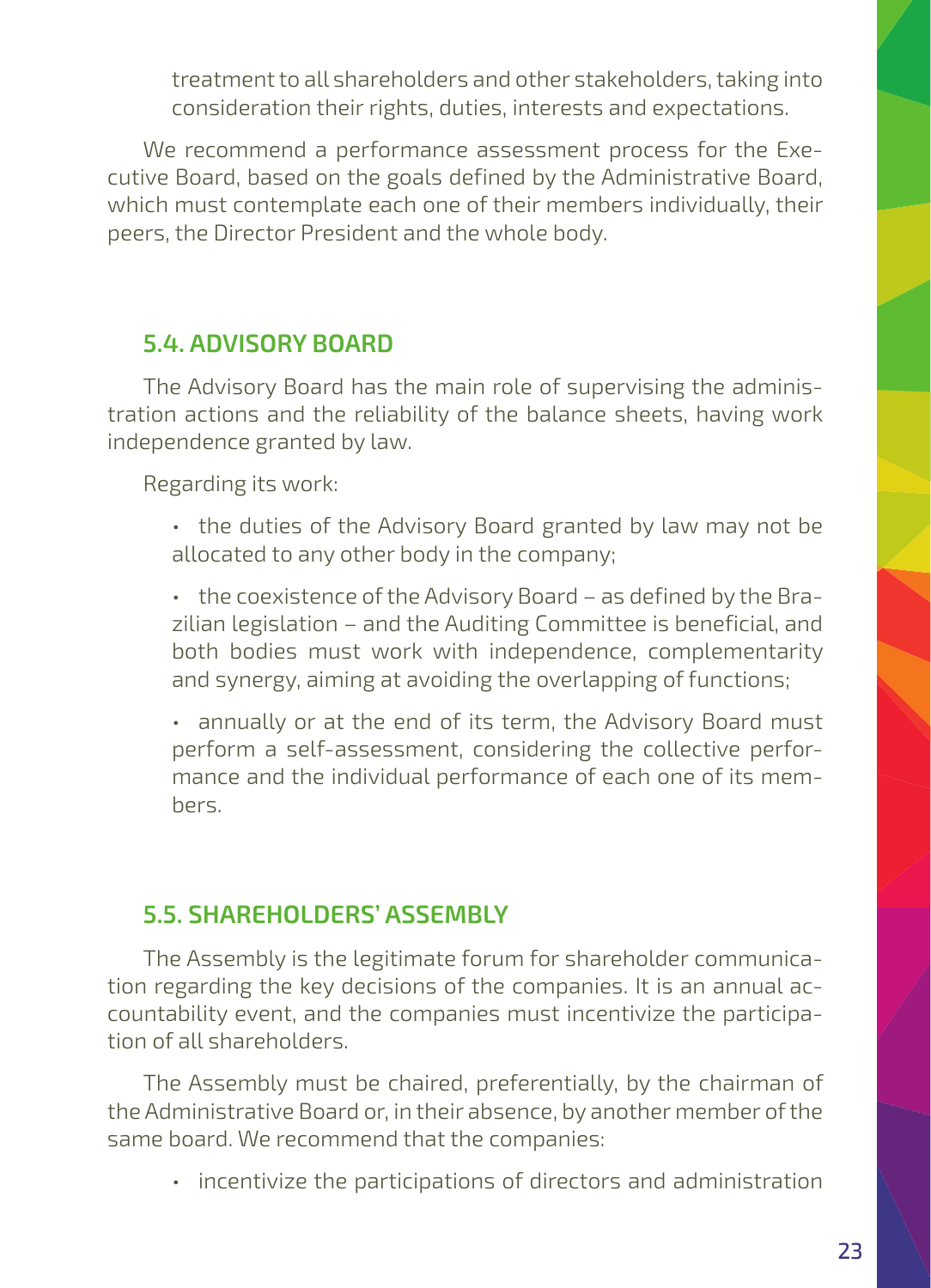council members in General Assemblies, making presentations and stimulating discussions;

- design a formal presentation of the annual results, conducted by the Director President and/or Financial Director, before the voting process of the financial statements;
- create mechanisms dedicated to allowing the inclusion of the proposals formulated by shareholders in the order of the day.

### **5.6. GOVERNANCE DEPARTMENT**

The Governance Department collaborates with the creation and maintenance of the dynamics that enables compliance with the principles of transparency, equity and accountability, and promotes the appropriate information flow among the structures dedicated to the management and those dedicated to governance.

To perform these activities, the Secretariat must:

- implement work methods that guarantee that the decisions and assessments of the governance bodies are reliable, free from conflict of interests and well informed;
- guarantee the integrity and legal validity of all corporate documentation;
- observe that the support material for the decision-making process contains a history, technical analysis and a report of the area in charge; and,
- maintain secrecy and guarantee the confidentiality of all strategic affairs for which it is responsible.

We recommend that the professional in charge of the area has experience and/or qualification in strategy, process management, corporate legislation and risks.

In order to guarantee the necessary independence of the Department's work, it must be hierarchically linked to the company's Administrative Board or the Director President.